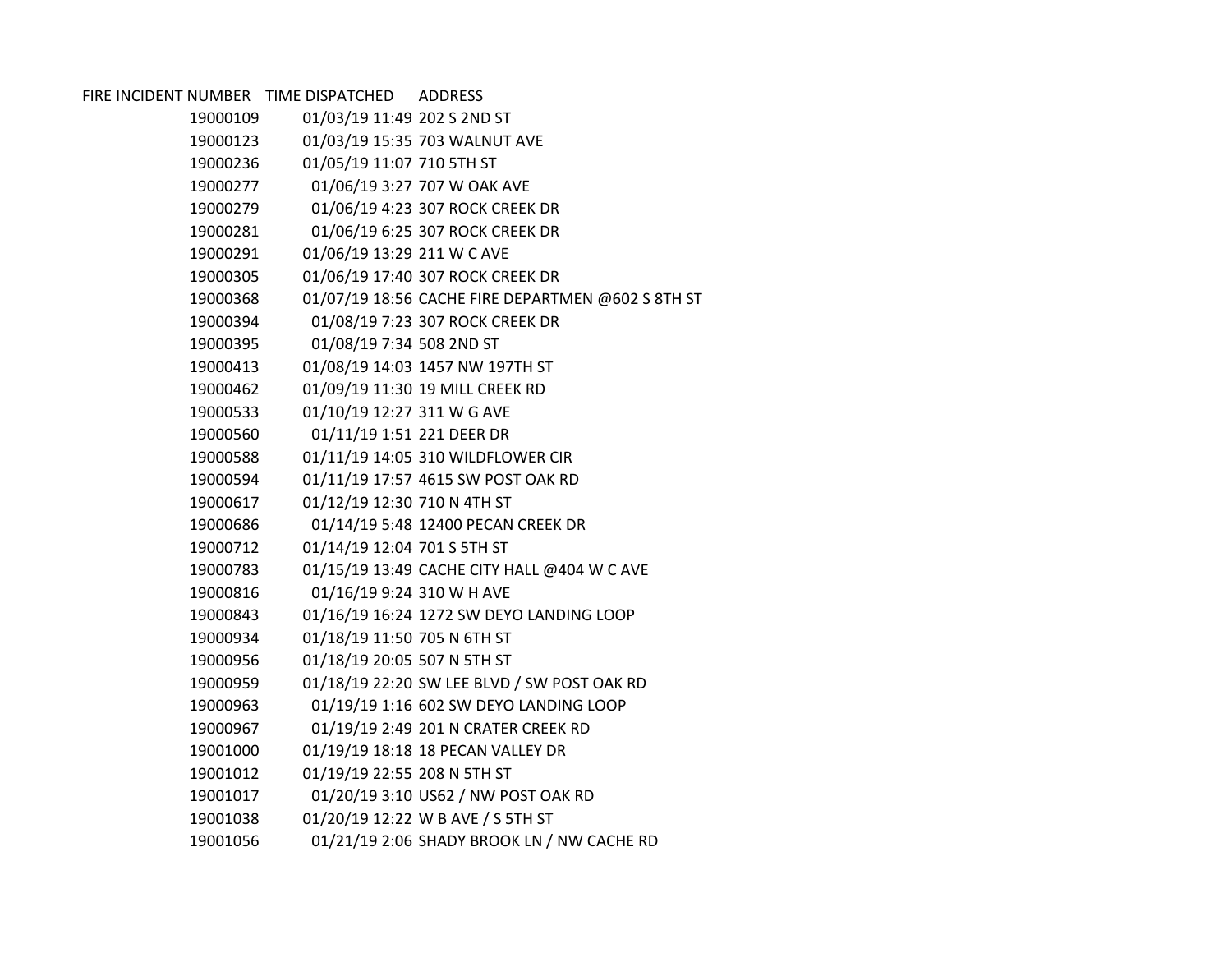| 19001066 | 01/21/19 10:16 18004 SH36   |                                                    |
|----------|-----------------------------|----------------------------------------------------|
| 19001155 | 01/23/19 6:51 101 DEER DR   |                                                    |
| 19001156 |                             | 01/23/19 7:37 NW HOLSEY ACRES RD / NW CACHE RD     |
| 19001177 |                             | 01/23/19 13:50 SW LEE BLVD / SW PAINT RD           |
| 19001242 | 01/24/19 19:36 502 S 4TH ST |                                                    |
| 19001252 |                             | 01/25/19 4:59 303 N CREEKSIDE DR                   |
| 19001281 | 01/25/19 18:25 709 S 6TH ST |                                                    |
| 19001305 |                             | 01/26/19 8:44 588 NW QUANAH RD                     |
| 19001316 |                             | 01/26/19 13:18 25020 NW CROSS RD                   |
| 19001319 |                             | 01/26/19 14:09 6321 SW DEYO MISSION RD             |
| 19001349 | 01/27/19 3:20 707 W B AVE   |                                                    |
| 19001495 |                             | 01/29/19 22:47 18572 NW CACHE RD                   |
| 19001531 | 01/30/19 16:02 501 S 6TH ST |                                                    |
| 19001665 |                             | 02/01/19 21:16 62 SANDY TRAIL LN                   |
| 19001669 | 02/01/19 22:35 207 N 7TH ST |                                                    |
| 19001751 |                             | 02/03/19 16:42 US62 AND SH115 @12550 NW US62       |
| 19001806 |                             | 02/04/19 15:46 SW LEE BLVD / SW DEYO MISSION RD    |
| 19001811 |                             | 02/04/19 17:27 SW TIMBER LANE RD / SW BASELINE RD  |
| 19001823 |                             | 02/04/19 20:31 SW CRATER CREEK RD / SW LEE BLVD    |
| 19001888 | 02/05/19 17:12 219 DEER DR  |                                                    |
| 19001908 |                             | 02/06/19 8:04 143 NW AIRPORT RD                    |
| 19001945 |                             | 02/06/19 18:31 12465 SW PECAN LAKES CIR            |
| 19001946 |                             | 02/06/19 20:19 31 SANDY TRAIL LN                   |
| 19002001 |                             | 02/08/19 0:32 98 SW TIMBER LANE DR                 |
| 19002060 | 02/09/19 0:09 111 DEER DR   |                                                    |
| 19002065 |                             | 02/09/19 3:41 6 HEATHERSTONE DR                    |
| 19002071 |                             | 02/09/19 10:17 848 SE HUMMINGBIRD LN               |
| 19002101 |                             | 02/09/19 20:56 814 SW DEYO LANDING LOOP            |
| 19002108 |                             | 02/10/19 0:55 14879 SW BISHOP RD                   |
| 19002133 |                             | 02/10/19 13:06 825 NW SPRING HOLLOW RD ; OLD CACHE |
| 19002150 |                             | 02/10/19 18:43 1218 NW QUANAH RD                   |
| 19002168 |                             | 02/11/19 11:20 62 SANDY TRAIL LN                   |
| 19002224 | 02/12/19 12:00 904 W E AVE  |                                                    |
| 19002337 |                             | 02/14/19 10:23 700 NW QUANAH RD @CACHE CREEK FEED  |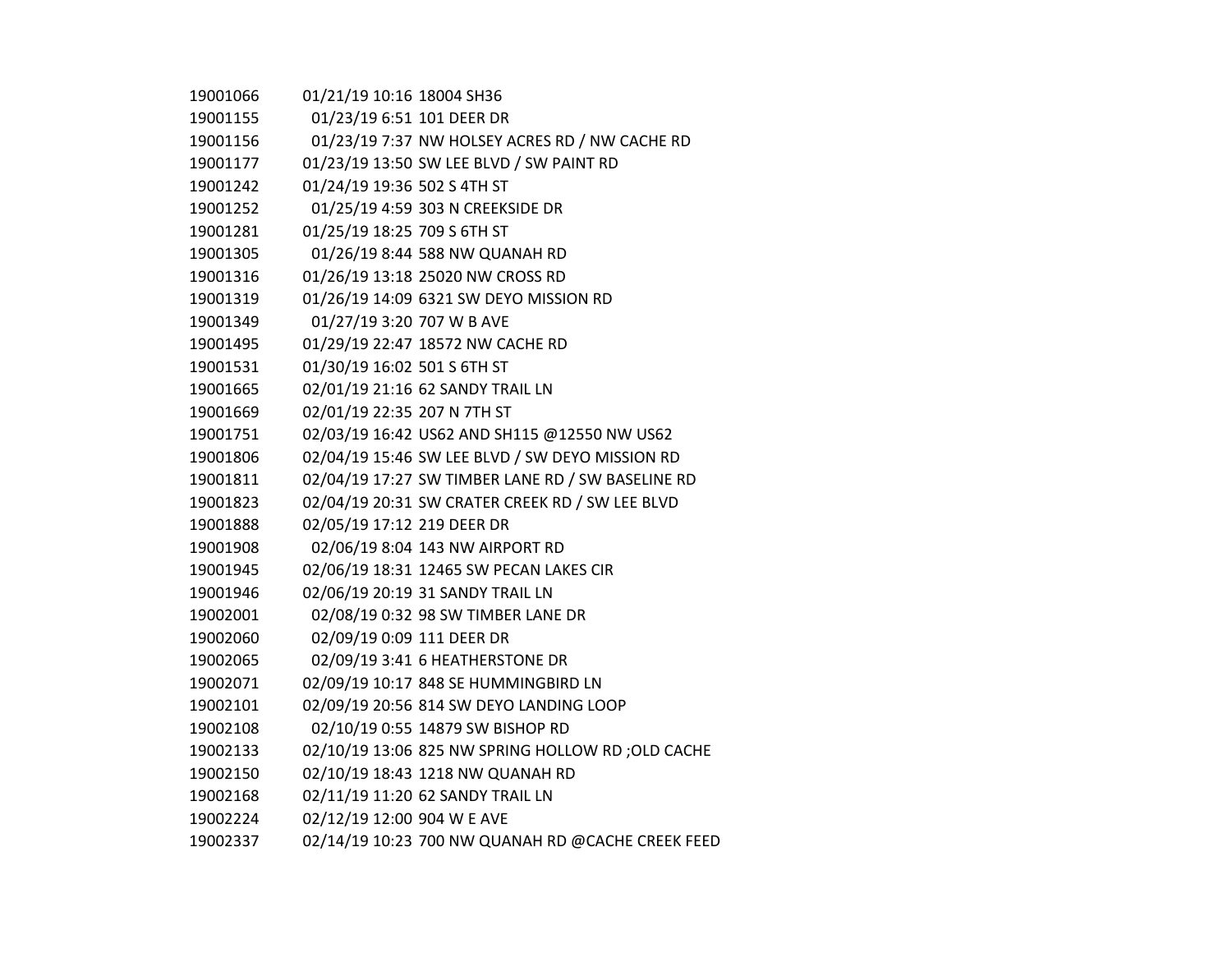| 19002360 |                             | 02/14/19 14:33 302 W H AVE @CACHE MIDDLE SCHOOL   |
|----------|-----------------------------|---------------------------------------------------|
| 19002401 |                             | 02/15/19 15:08 700 NW QUANAH RD @CACHE CREEK FEED |
| 19002445 | 02/15/19 19:30 900 W E AVE  |                                                   |
| 19002450 | 02/15/19 21:03 210 DEER DR  |                                                   |
| 19002521 |                             | 02/17/19 11:36 1711 SW DEYO MISSION RD            |
| 19002536 |                             | 02/17/19 15:15 CACHE FIRE DEPARTMEN @602 S 8TH ST |
| 19002766 |                             | 02/21/19 15:36 US62 AND SH115 @12550 NW US62      |
| 19002778 |                             | 02/21/19 22:26 9 N MOUNTAIN VIEW DR               |
| 19002792 |                             | 02/22/19 8:06 14439 SW LEE BLVD                   |
| 19002828 |                             | 02/22/19 19:21 33 HAVENSHIRE CIR                  |
| 19002833 |                             | 02/22/19 20:54 CACGE HIGH SCHOOL @201 W H AVE     |
| 19002843 |                             | 02/22/19 23:54 15871 W GORE BLVD                  |
| 19002892 | 02/23/19 21:45 PAINT/US62   |                                                   |
| 19002899 |                             | 02/24/19 3:21 2676 SW BIG BOW RD                  |
| 19002955 |                             | 02/25/19 8:36 814 SW DEYO LANDING LOOP            |
| 19003077 | 02/27/19 7:35 501 S 8TH ST  |                                                   |
| 19003121 |                             | 02/28/19 5:26 21217 W GORE BLVD                   |
| 19003145 | 02/28/19 14:06 302 W D AVE  |                                                   |
| 19003198 |                             | 03/01/19 9:08 37 WILDFLOWER CIR                   |
| 19003222 |                             | 03/01/19 14:55 4 SCENIC RIDGE DR                  |
| 19003261 |                             | 03/02/19 13:16 300 N MOUNTAIN MEADOW DR           |
| 19003283 | 03/03/19 1:44 206 S 1ST ST  |                                                   |
| 19003297 |                             | 03/03/19 12:15 5 N MOUNTAIN VIEW DR               |
| 19003326 |                             | 03/04/19 5:08 14362 SW LEE BLVD                   |
| 19003359 |                             | 03/04/19 17:13 17332 SW BISHOP RD                 |
| 19003374 | 03/04/19 20:29 504 N 8TH ST |                                                   |
| 19003393 |                             | 03/05/19 6:57 105 DEACONS ROW                     |
| 19003453 | 03/06/19 4:44 501 S 8TH ST  |                                                   |
| 19003459 |                             | 03/06/19 8:08 107 ROCK CREEK DR                   |
| 19003477 | 03/06/19 11:10 611 N 6TH ST |                                                   |
| 19003562 |                             | 03/07/19 18:52 18514 NW CACHE RD                  |
| 19003569 |                             | 03/07/19 20:55 SW BISHOP RD / SW 97TH ST          |
| 19003576 |                             | 03/07/19 0:01 83 NW ALEX DR                       |
| 19003624 |                             | 03/08/19 18:48 NW CACHE RD / N CRATER CREEK RD    |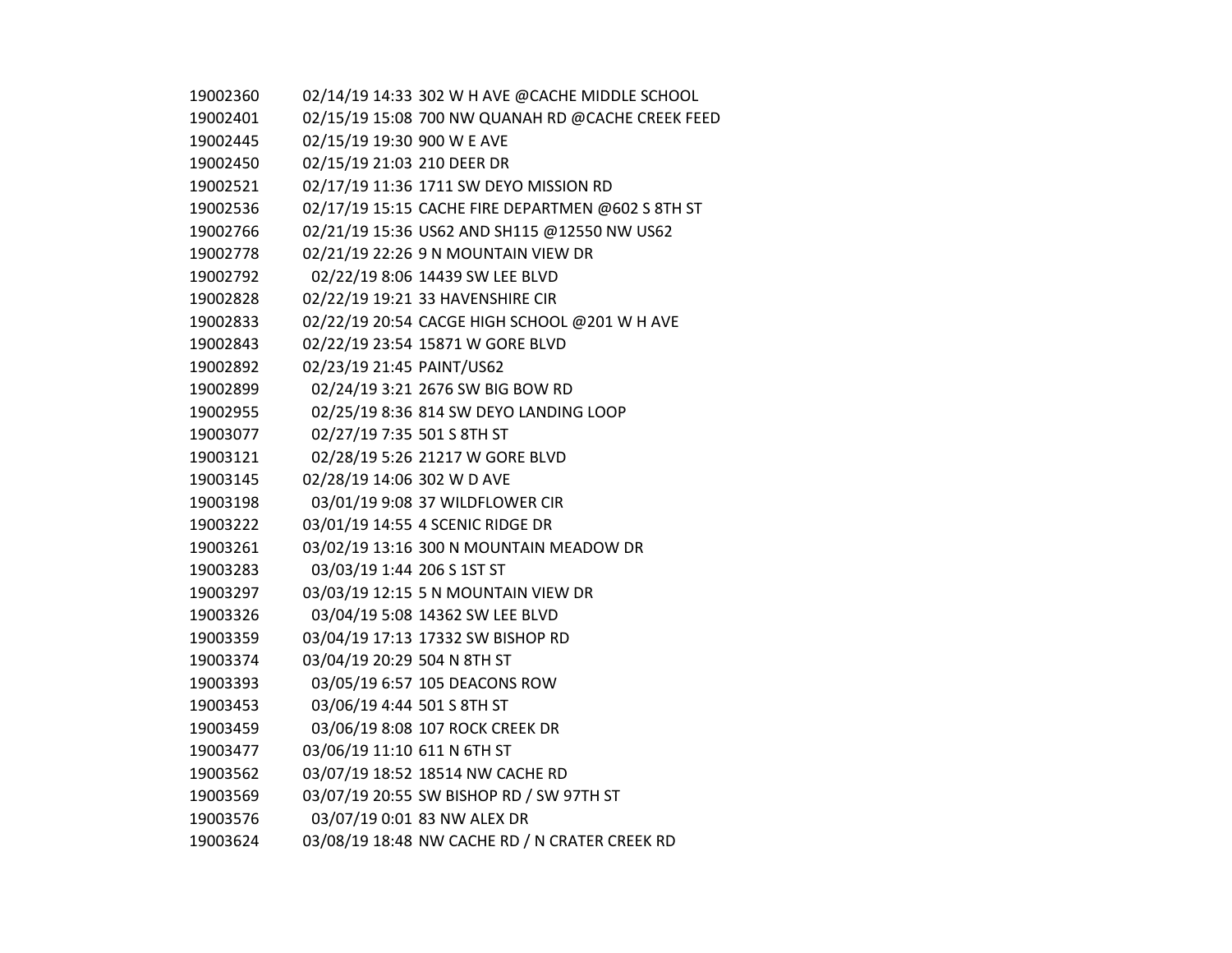| 19003658 |                             | 03/09/19 11:38 141 SW COPPERFIELD PL                    |
|----------|-----------------------------|---------------------------------------------------------|
| 19003841 |                             | 03/12/19 13:48 703 WALNUT AVE                           |
| 19003950 |                             | 03/13/19 16:43 102 ROCK CREEK DR                        |
| 19003954 |                             | 03/13/19 17:16 21217 W GORE BLVD                        |
| 19003959 |                             | 03/13/19 19:20 102 ROCK CREEK DR                        |
| 19003975 | 03/13/19 22:18 504 N 8TH ST |                                                         |
| 19003990 |                             | 03/14/19 7:14 306 BIG BOW ST                            |
| 19004023 |                             | 03/14/19 15:55 306 BIG BOW ST                           |
| 19004064 |                             | 03/15/19 12:53 2102 SW 97TH ST                          |
| 19004132 |                             | 03/16/19 12:49 507 LOCUST AVE                           |
| 19004166 |                             | 03/17/19 1:05 814 SW DEYO LANDING LOOP                  |
| 19004167 |                             | 03/17/19 1:07 18862 NW CACHE RD                         |
| 19004209 |                             | 03/17/19 17:21 4878 SW RED ELK RD                       |
| 19004230 | 03/18/19 0:37 815 W D AVE   |                                                         |
| 19004231 | 03/18/19 1:08 815 W D AVE   |                                                         |
| 19004282 | 03/18/19 15:51 401 S 1ST ST |                                                         |
| 19004330 |                             | 03/19/19 14:23 NW CACHE RD / ROCK CREEK DR              |
| 19004345 |                             | 03/19/19 16:11 VISITOR CENTER - REF @20539 STATE HW 115 |
| 19004378 | 03/20/19 9:12 105 S 7TH ST  |                                                         |
| 19004404 |                             | 03/20/19 16:12 4730 SW PAINT RD                         |
| 19004501 |                             | 03/22/19 2:00 NW DEYO MISSION RD / US62                 |
| 19004539 |                             | 03/22/19 13:43 17341 SW WOODLAWN RD                     |
| 19004571 | 03/22/19 23:41 16368 SH115  |                                                         |
| 19004581 |                             | 03/23/19 9:11 4 SCENIC RIDGE DR                         |
| 19004851 | 03/27/19 5:36 307 W G AVE   |                                                         |
| 19005038 |                             | 03/30/19 14:30 1 E H AVE @GAS MART                      |
| 19005039 |                             | 03/30/19 14:47 105 N CRATER CREEK RD                    |
| 19005043 | 03/30/19 15:35 508 W D AVE  |                                                         |
| 19005136 | 04/01/19 10:47 110 E H AVE  |                                                         |
| 19005187 | 04/02/19 7:09 201 W F AVE   |                                                         |
| 19005202 |                             | 04/02/19 11:23 105 DEACONS ROW                          |
| 19005211 | 04/02/19 13:48 112 W H AVE  |                                                         |
| 19005289 |                             | 04/03/19 19:43 213 NW COPPERFIELD DR                    |
| 19005305 |                             | 04/04/19 3:18 303 ROCK CREEK DR                         |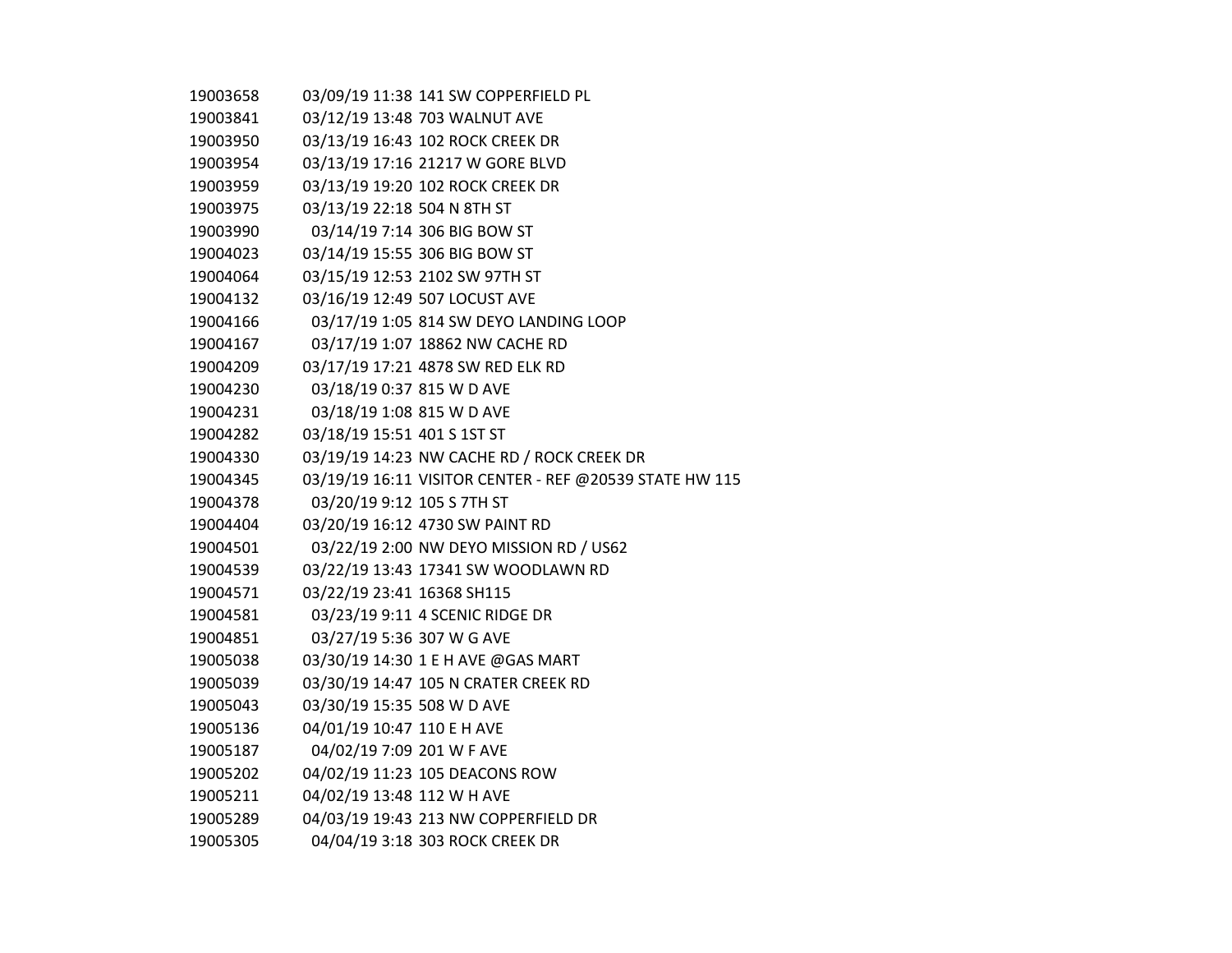| 19005358 | 04/04/19 18:18 US62 AND SH115 @12550 NW US62     |  |
|----------|--------------------------------------------------|--|
| 19005372 | 04/05/19 0:47 201 N CRATER CREEK RD              |  |
| 19005409 | 04/05/19 11:06 1218 NW QUANAH RD                 |  |
| 19005443 | 04/05/19 21:16 26 HEATHERSTONE DR                |  |
| 19005453 | 04/06/19 2:29 208 ANTELOPE DR                    |  |
| 19005474 | 04/06/19 10:13 NW ROGERS LN / NW DEYO MISSION RD |  |
| 19005485 | 04/06/19 12:31 105 E B AVE                       |  |
| 19005576 | 04/08/19 1:16 6 WINDMERE CIR                     |  |
| 19005577 | 04/08/19 2:02 26 HEATHERSTONE DR                 |  |
| 19005612 | 04/08/19 12:38 CHISHOLM CRNR @1 E H AVE          |  |
| 19005633 | 04/08/19 18:01 US62 / NW DEYO MISSION RD         |  |
| 19005690 | 04/09/19 15:48 201 N CRATER CREEK RD             |  |
| 19005747 | 04/10/19 14:17 1135 SW DEYO LANDING LOOP         |  |
| 19005756 | 04/10/19 16:55 501 S 6TH ST                      |  |
| 19005858 | 04/12/19 11:07 US62 / NW POST OAK RD             |  |
| 19005978 | 04/14/19 7:42 1966 NW BIG BOW RD                 |  |
| 19006022 | 04/15/19 8:25 301 S 3RD ST                       |  |
| 19006100 | 04/16/19 15:30 S 4TH ST / W H AVE                |  |
| 19006156 | 04/17/19 13:40 26 SHADOWLAKE RD                  |  |
| 19006176 | 04/17/19 20:08 95 SADDLEBLANKET DR               |  |
| 19006178 | 04/17/19 20:23 308 W C AVE                       |  |
| 19006183 | 04/17/19 21:48 N CRATER CREEK RD / NW CACHE RD   |  |
| 19006304 | 04/19/19 17:27 227 DEER DR                       |  |
| 19006333 | 04/20/19 1:57 707 W B AVE                        |  |
| 19006363 | 04/20/19 13:36 16603 SW LEE BLVD                 |  |
| 19006438 | 04/21/19 21:01 107 E D AVE                       |  |
| 19006443 | 04/21/19 22:55 905 W E AVE                       |  |
| 19006447 | 04/21/19 23:59 211 ANTELOPE DR                   |  |
| 19006537 | 04/23/19 10:41 602 ELM AVE                       |  |
| 19006612 | 04/24/19 11:44 4260 SW COUNTY HIGHWAY 115        |  |
| 19006708 | 04/25/19 19:37 105 N CRATER CREEK RD             |  |
| 19006737 | 04/26/19 10:32 208 ANTELOPE DR                   |  |
| 19006802 | 04/27/19 1:33 382 SW LOGUE RD                    |  |
| 19006886 | 04/28/19 7:22 1058 NW QUANAH RD                  |  |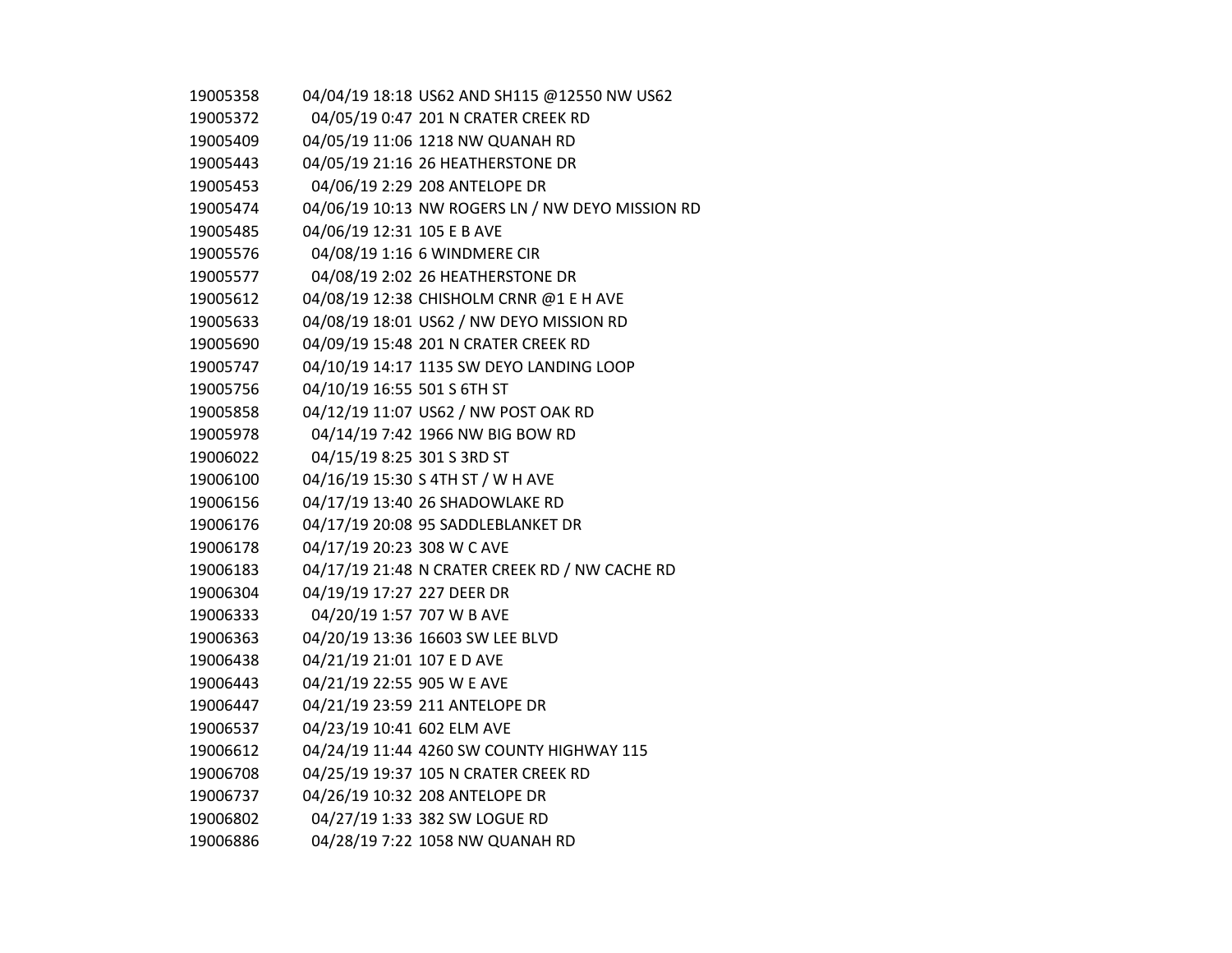| 19006891 |                             | 04/28/19 9:28 208 ANTELOPE DR                      |
|----------|-----------------------------|----------------------------------------------------|
| 19006892 | 04/28/19 10:02 704 PINE AVE |                                                    |
| 19006921 |                             | 04/28/19 19:40 17201 SW BISHOP RD                  |
| 19006933 | 04/29/19 6:11 202 DEER DR   |                                                    |
| 19006982 | 04/29/19 15:40 705 N 6TH ST |                                                    |
| 19007036 |                             | 04/30/19 14:50 299 NW WISDOM DR                    |
| 19007045 |                             | 04/30/19 17:41 814 SW DEYO LANDING LOOP            |
| 19007046 |                             | 04/30/19 17:45 201 N CRATER CREEK RD               |
| 19007047 |                             | 04/30/19 18:10 1 E H AVE @GAS MART                 |
| 19007058 |                             | 04/30/19 21:44 841 SW AZUSA CIR                    |
| 19007130 |                             | 05/01/19 22:24 825 NW SPRING HOLLOW RD ; OLD CACHE |
| 19007138 |                             | 05/02/19 1:46 825 NW SPRING HOLLOW RD              |
| 19007144 |                             | 05/02/19 3:54 7 HEATHERSTONE CIR                   |
| 19007204 |                             | 05/02/19 22:47 NW CACHE RD / WILDFLOWER DR         |
| 19007226 |                             | 05/03/19 10:50 26 WILDFLOWER CIR                   |
| 19007269 |                             | 05/04/19 4:11 2 VALLEY BROOK DR                    |
| 19007292 |                             | 05/04/19 13:14 N 8TH ST / A AVE                    |
| 19007303 |                             | 05/04/19 16:11 1 WENTWOOD HILL DR                  |
| 19007331 | 05/05/19 0:11 203 DEER DR   |                                                    |
| 19007347 | 05/05/19 8:26 611 N 6TH ST  |                                                    |
| 19007352 | 05/05/19 9:58 203 DEER DR   |                                                    |
| 19007438 |                             | 05/06/19 17:29 410 GRANITE AVE                     |
| 19007495 | 05/07/19 17:02 904 W E AVE  |                                                    |
| 19007514 | 05/07/19 23:47 609 W F AVE  |                                                    |
| 19007519 | 05/08/19 3:39 904 W E AVE   |                                                    |
| 19007551 |                             | 05/08/19 19:43 593 NW PAINT RD                     |
| 19007558 | 05/08/19 21:36 503 N 5TH    |                                                    |
| 19007616 |                             | 05/09/19 15:39 14171 SW LEE BLVD                   |
| 19007643 |                             | 05/10/19 2:08 CACHE FIRE DEPARTMEN @602 S 8TH ST   |
| 19007666 |                             | 05/10/19 14:13 NW CACHE RD / NW DEYO MISSION RD    |
| 19007688 |                             | 05/10/19 21:31 8 WENTWOOD HILL DR                  |
| 19007777 | 05/12/19 14:34 106 E C AVE  |                                                    |
| 19007967 |                             | 05/15/19 18:39 703 W OAK AVE                       |
| 19007997 |                             | 05/16/19 11:37 703 WALNUT AVE                      |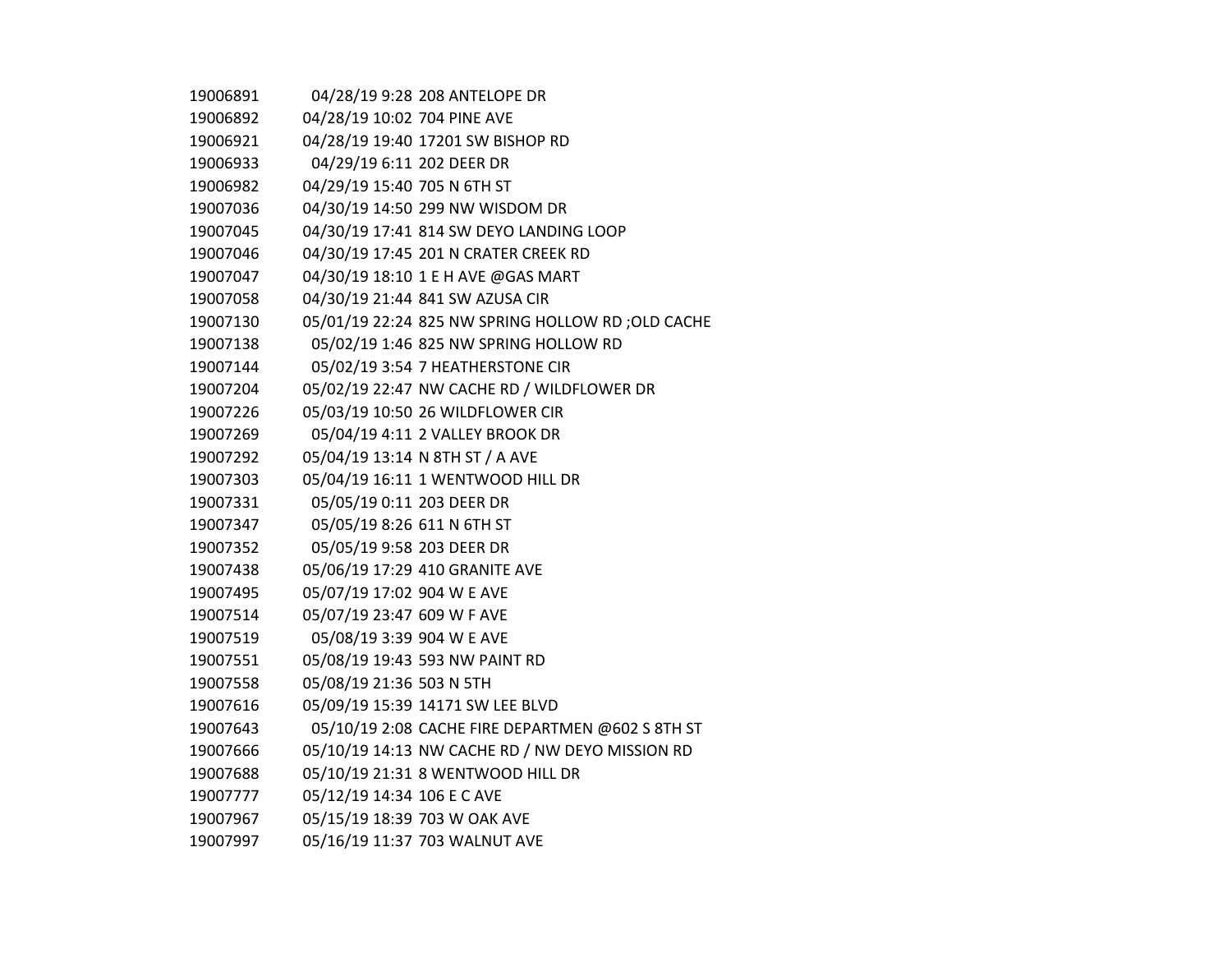| 19008029 | 05/17/19 2:16 CACHE FIRE DEPARTMEN @602 S 8TH ST |
|----------|--------------------------------------------------|
| 19008119 | 05/18/19 7:42 810 W E AVE                        |
| 19008154 | 05/18/19 16:44 111 N CRATER CREEK RD             |
| 19008196 | 05/19/19 14:40 708 A AVE                         |
| 19008219 | 05/19/19 21:56 703 WALNUT AVE                    |
| 19008234 | 05/20/19 7:05 708 A AVE                          |
| 19008313 | 05/21/19 12:37 13984 SW WOODLAWN RD              |
| 19008385 | 05/22/19 14:33 16 COUNTRY MEADOW RIDGE           |
| 19008388 | 05/22/19 17:05 611 N 6TH ST                      |
| 19008446 | 05/23/19 15:43 1352 SW PAINT RD                  |
| 19008468 | 05/24/19 2:29 629 GRANITE AVE                    |
| 19008578 | 05/26/19 1:46 20565 NW CACHE RD                  |
| 19008634 | 05/26/19 23:04 848 NW AIRPORT RD                 |
| 19008643 | 05/27/19 8:47 1304 NW QUANAH RD                  |
| 19008662 | 05/27/19 15:09 W H AVE / S 5TH ST                |
| 19008706 | 05/28/19 12:55 611 N 6TH ST                      |
| 19008880 | 05/30/19 22:51 1304 NW QUANAH RD                 |
| 19008889 | 05/31/19 1:39 19792 NW CACHE RD                  |
| 19008915 | 05/31/19 12:48 25297 SW WOODLAWN RD              |
| 19008925 | 05/31/19 15:34 62 SW CRATER CREEK RD             |
| 19008992 | 06/01/19 15:30 511 N 5TH ST                      |
| 19009067 | 06/02/19 20:11 4008 SW BURK RD                   |
| 19009088 | 06/03/19 8:41 810 W E AVE                        |
| 19009124 | 06/03/19 20:42 17 SHADOWLAKE RD                  |
| 19009126 | 06/03/19 21:16 US62 / NW POST OAK RD             |
| 19009162 | 06/04/19 14:28 103 S ELK DR                      |
| 19009213 | 06/05/19 10:38 311 W G AVE                       |
| 19009263 | 06/06/19 16:13 SW 267TH ST / SW COOMBS RD        |
| 19009276 | 06/06/19 18:48 127 SW TIMBER LANE LN             |
| 19009371 | 06/08/19 10:42 306 BIG BOW ST                    |
| 19009377 | 06/08/19 12:15 SW NEW HOPE RD / SW 197TH ST      |
| 19009488 | 06/10/19 11:05 95 SADDLEBLANKET DR               |
| 19009606 | 06/12/19 12:57 900 W E AVE                       |
| 19009663 | 06/13/19 12:18 12 SANDY TRAIL LN                 |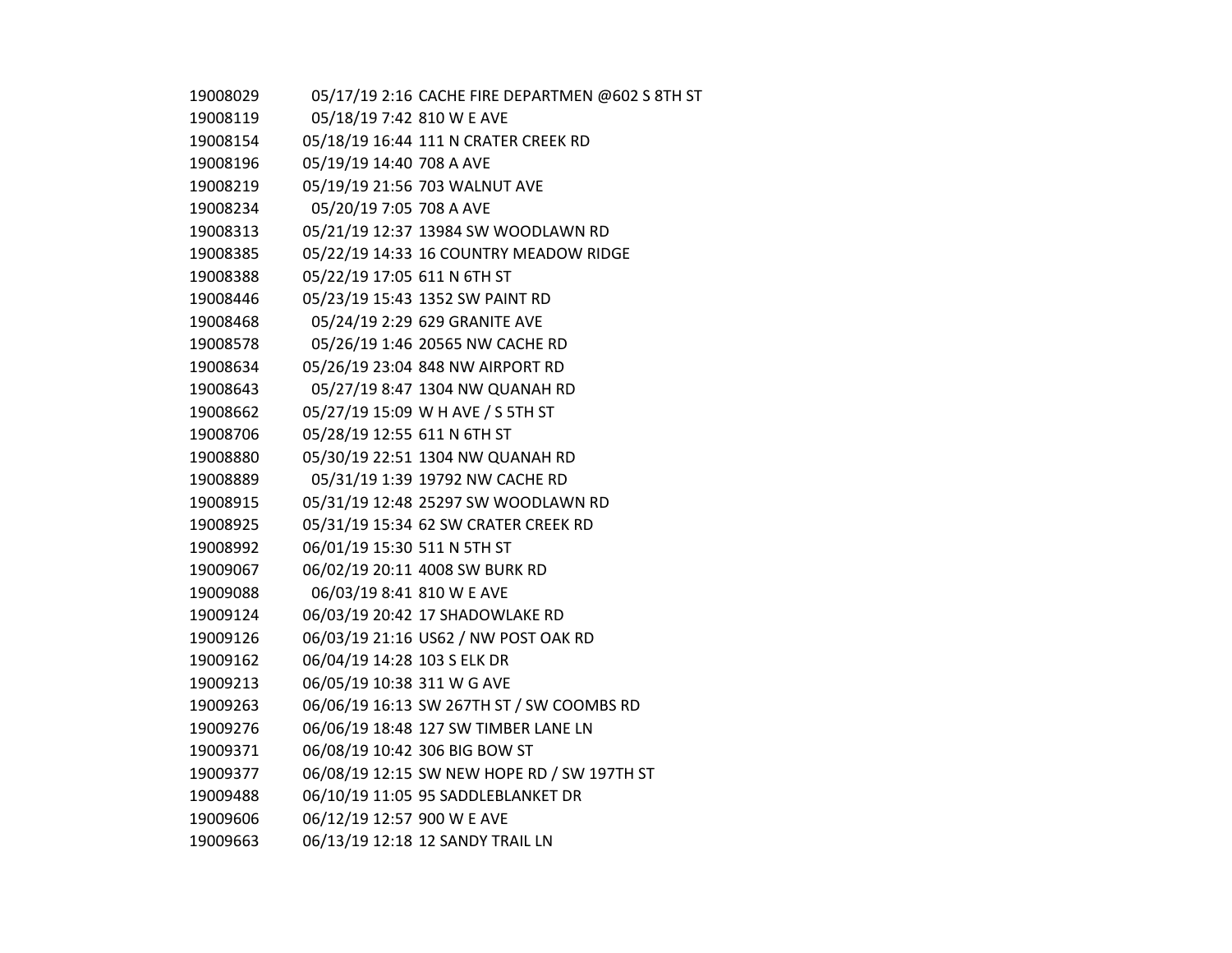| 19009674 |                              | 06/13/19 14:57 N 6TH ST / W OAK AVE                     |
|----------|------------------------------|---------------------------------------------------------|
| 19009694 | 06/13/19 22:02 508 W D AVE   |                                                         |
| 19009705 |                              | 06/14/19 1:34 SW DEYO MISSION RD / SW LEE BLVD          |
| 19009707 |                              | 06/14/19 3:53 12 ASHBURY WAY                            |
| 19009709 |                              | 06/14/19 5:09 505 W OAK AVE                             |
| 19009711 |                              | 06/14/19 6:13 US62 AND SH115 @12550 NW US62             |
| 19009745 |                              | 06/14/19 20:52 33 SW 154TH ST                           |
| 19009995 | 06/18/19 23:40 602 ELM AVE   |                                                         |
| 19010012 |                              | 06/19/19 1:25 E OAK AVE / N MOUNTAIN VIEW DR            |
| 19010030 |                              | 06/19/19 7:48 116 BUFFALO DR                            |
| 19010094 |                              | 06/20/19 3:37 18426 SW WOODLAWN RD                      |
| 19010152 |                              | 06/20/19 15:01 134 SW WHITETAIL DR                      |
| 19010171 |                              | 06/20/19 20:02 20818 SW BISHOP RD                       |
| 19010176 |                              | 06/20/19 21:10 329 NW PAINT RD                          |
| 19010178 |                              | 06/20/19 22:29 22 VALLEY BROOK DR                       |
| 19010221 |                              | 06/21/19 16:19 387 NW INDIAHOMA RD                      |
| 19010278 |                              | 06/22/19 15:10 VISITOR CENTER - REF @20539 STATE HW 115 |
| 19010309 | 06/22/19 22:49 807 N 4TH ST  |                                                         |
| 19010312 |                              | 06/22/19 23:13 17533 SW LEE BLVD                        |
| 19010359 | 06/23/19 19:37 709 N 4TH ST  |                                                         |
| 19010449 |                              | 06/25/19 7:29 302 BIG BOW ST                            |
| 19010457 | 06/25/19 10:51 805 W D AVE   |                                                         |
| 19010462 | 06/25/19 11:51 705 N 6TH ST  |                                                         |
| 19010478 |                              | 06/25/19 15:24 605 SHOWPLACE BLVD                       |
| 19010565 |                              | 06/26/19 22:59 4007 SW 82ND ST                          |
| 19010719 | 06/29/19 0:05 203 DEER DR    |                                                         |
| 19010746 | 06/29/19 10:49 805 W D AVE   |                                                         |
| 19010851 |                              | 06/30/19 21:56 US62 AND SH115 @12550 NW US62            |
| 19010954 | 07/02/19 12:02 410 ASENAP ST |                                                         |
| 19010955 |                              | 07/02/19 12:22 1894 SW AIRPORT RD                       |
| 19010989 |                              | 07/02/19 19:55 HUDDLESTON DR / W H AVE                  |
| 19011058 |                              | 07/03/19 22:16 197 NW ALEX DR                           |
| 19011061 |                              | 07/03/19 22:55 1152 WILDFLOWER LOOP                     |
| 19011097 |                              | 07/04/19 19:40 14 STONEBROOK DR                         |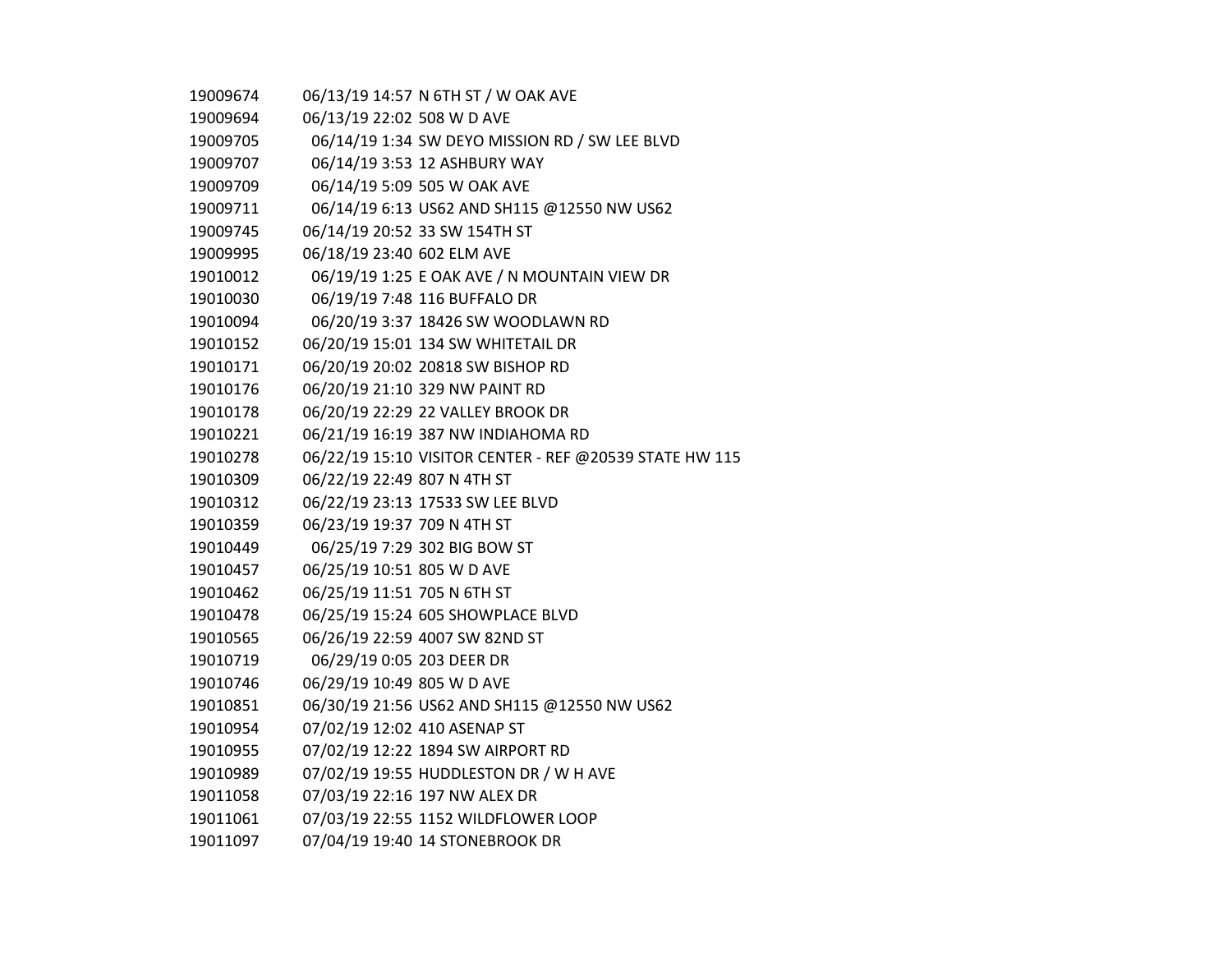07/04/19 21:22 28 VALLEY BROOK DR 07/04/19 21:44 17795 W GORE BLVD 07/04/19 21:49 13037 SW WOODLAWN RD 07/04/19 22:10 SW LEE BLVD / SW PAINT RD 07/04/19 22:12 COWGIRLS @12305 NW CACHE RD 07/04/19 22:59 SH115 / W GORE BLVD 07/04/19 23:10 1214 NW GOODYEAR BLVD 07/05/19 0:28 NW QUANAH RD / ROCK CREEK DR 07/05/19 14:08 708 A AVE 07/05/19 17:40 SW COUNTY HIGHWAY 115 / SW WOODLAWN RD 07/06/19 0:34 US62 / NW PAINT RD 07/06/19 16:41 16368 SH115 07/06/19 16:41 500 NE VALLEY VIEW RD 07/09/19 10:19 27 HEATHERSTONE DR 07/10/19 14:26 643 SW POST OAK RD 07/11/19 5:04 123 NW PAINT RD 07/11/19 7:39 17201 SW BISHOP RD 07/11/19 18:21 SW DEYO MISSION RD / SW LEE BLVD 07/12/19 12:39 NW 197TH ST / NW CACHE RD 07/12/19 14:13 504 N 8TH ST 07/13/19 13:22 211 N 8TH ST 07/13/19 19:08 SW AIRPORT RD / SW PECAN RD 07/13/19 19:19 SW PAINT RD / SW TINNEY RD 07/13/19 21:12 1218 NW QUANAH RD 07/14/19 5:09 16853 SW LEE BLVD 07/14/19 10:51 49 NW INDIAN TIMBERS LN 07/14/19 15:10 401 N 6TH ST 07/15/19 14:09 115 N CRATER CREEK RD 07/15/19 15:24 709 W B AVE 07/15/19 18:15 FORTY FOOT HOLE - RE @2340 BOULDER TURNOFF RD 07/16/19 10:46 US62 / NW DEYO MISSION RD 07/16/19 12:25 814 W E AVE 07/16/19 17:38 402 LOCUST AVE 07/19/19 14:26 306 W F AVE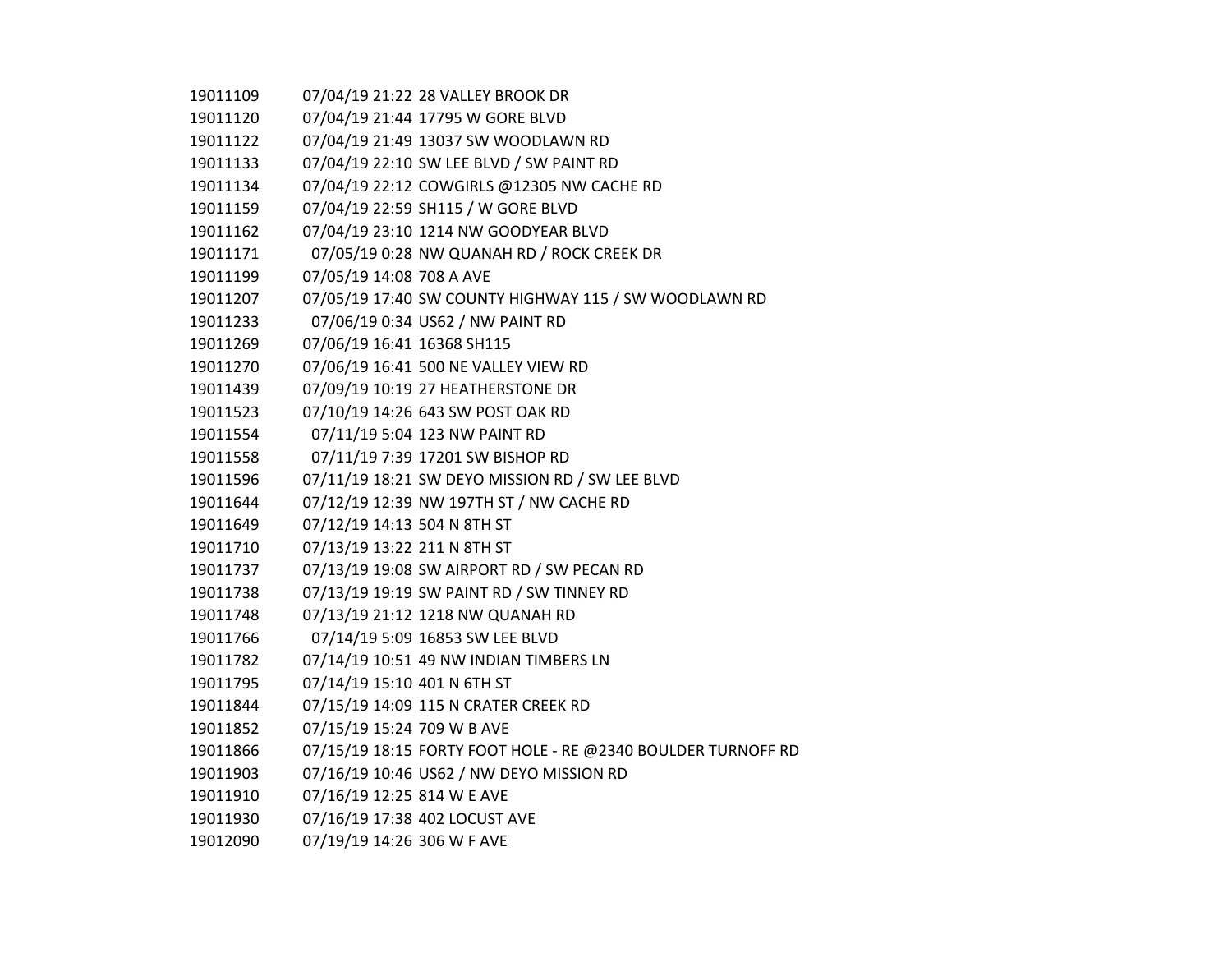| 19012096 | 07/19/19 15:41 306 W F AVE  |                                                       |
|----------|-----------------------------|-------------------------------------------------------|
| 19012130 |                             | 07/19/19 23:39 SW JENNINGS RD / SW COUNTY HIGHWAY 115 |
| 19012171 |                             | 07/20/19 19:52 CACHE FIRE DEPARTMEN @602 S 8TH ST     |
| 19012313 |                             | 07/23/19 6:57 US62 / NW POST OAK RD                   |
| 19012345 |                             | 07/23/19 17:23 20411 SW LEE BLVD                      |
| 19012412 |                             | 07/24/19 13:54 8 COUNTRY MEADOW RIDGE                 |
| 19012436 |                             | 07/24/19 18:42 15443 NW CACHE RD                      |
| 19012496 | 07/25/19 15:09 208 N 8TH ST |                                                       |
| 19012576 | 07/26/19 15:56 810 W E AVE  |                                                       |
| 19012602 | 07/27/19 0:52 612 N 6TH ST  |                                                       |
| 19012659 | 07/27/19 21:29 816 W E AVE  |                                                       |
| 19012672 |                             | 07/28/19 2:18 98 SW TIMBER LANE DR                    |
| 19012864 |                             | 07/31/19 11:04 NW CACHE RD / NW BIG BOW RD            |
| 19012911 |                             | 08/01/19 2:13 21 HEATHERSTONE DR                      |
| 19012938 |                             | 08/01/19 14:32 US62 / NW DEYO MISSION RD              |
| 19012990 |                             | 08/02/19 11:18 104 E H AVE ; CACHE HIGH SCHOOL        |
| 19013110 |                             | 08/04/19 8:11 400 GRANITE AVE                         |
| 19013298 |                             | 08/07/19 3:02 1055 NW QUANAH RD                       |
| 19013306 | 08/07/19 8:54 104 E H AVE   |                                                       |
| 19013321 | 08/07/19 12:48 112 W HAVE   |                                                       |
| 19013462 |                             | 08/09/19 13:58 14 STONEBROOK DR                       |
| 19013504 |                             | 08/10/19 8:54 US62 / NW DEYO MISSION RD               |
| 19013521 |                             | 08/10/19 14:05 572 NW AIRPORT RD                      |
| 19013524 | 08/10/19 14:51 106 E G AVE  |                                                       |
| 19013536 |                             | 08/10/19 19:15 21070 SW BISHOP RD                     |
| 19013560 | 08/11/19 3:58 105 S 7TH ST  |                                                       |
| 19013652 | 08/12/19 19:22 102 E H AVE  |                                                       |
| 19013674 |                             | 08/13/19 9:10 1485 NW QUANAH RD                       |
| 19013726 |                             | 08/14/19 2:12 DRAGON WEST @9800 NW CACHE RD           |
| 19013788 | 08/15/19 2:34 122 S ELK DR  |                                                       |
| 19013799 |                             | 08/15/19 8:06 US62 AND SH115 @12550 NW US62           |
| 19013816 | 08/15/19 10:50 304 W H AVE  |                                                       |
| 19013825 |                             | 08/15/19 14:22 2525 SW POST OAK RD                    |
| 19013835 |                             | 08/15/19 16:38 15443 NW CACHE RD                      |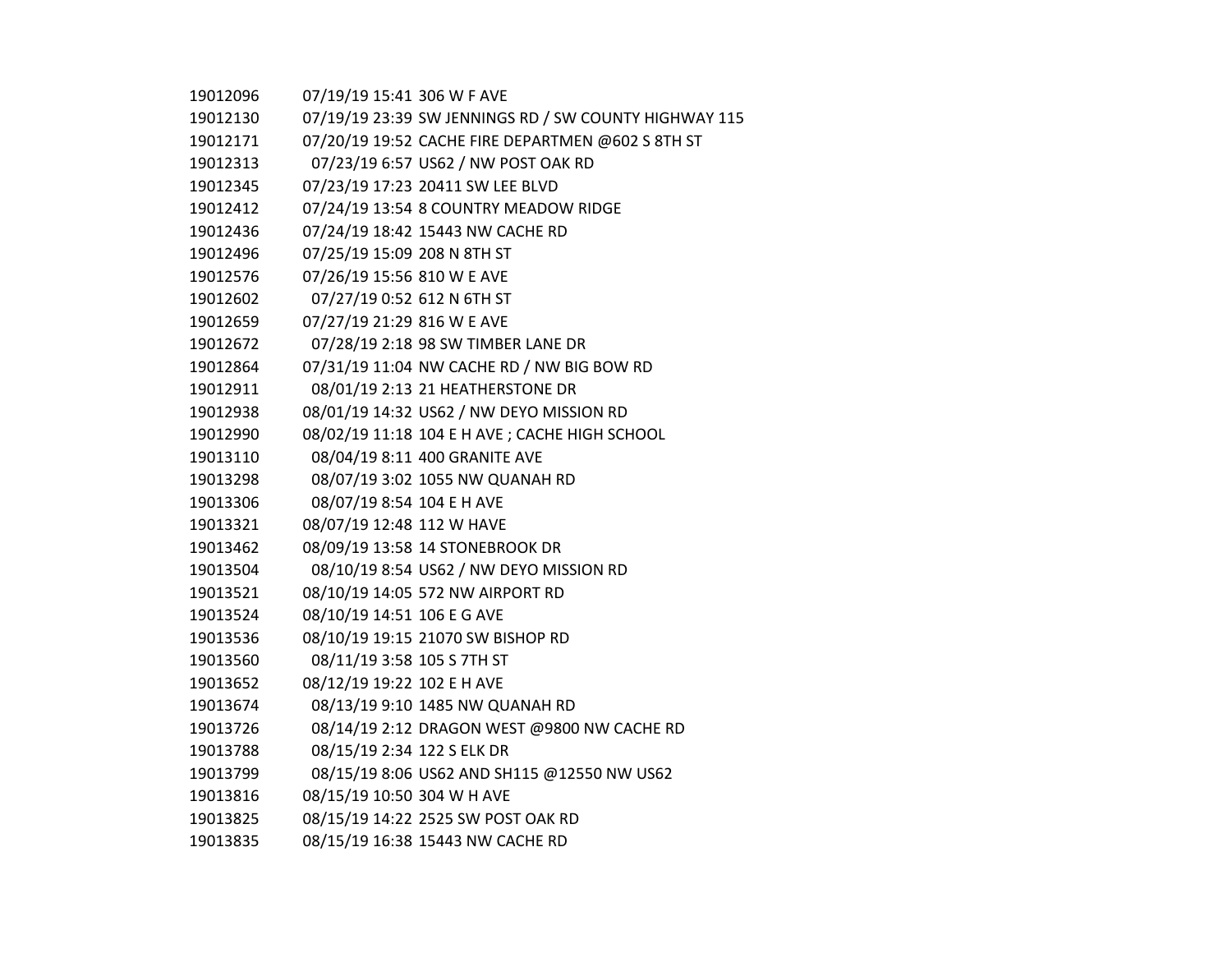| 19013845 |                             | 08/15/19 19:13 1485 NW QUANAH RD                  |
|----------|-----------------------------|---------------------------------------------------|
| 19013863 | 08/16/19 7:56 311 W G AVE   |                                                   |
| 19013869 |                             | 08/16/19 9:44 NW POST OAK RD / US62               |
| 19013969 |                             | 08/17/19 20:13 CACHE FIRE DEPARTMEN @602 S 8TH ST |
| 19013975 |                             | 08/17/19 23:23 20951 SW BISHOP RD                 |
| 19013984 |                             | 08/18/19 1:17 14358 SW LEE BLVD                   |
| 19014030 |                             | 08/19/19 4:30 186 SW LOGUE RD                     |
| 19014059 |                             | 08/19/19 13:52 411 LOCUST AVE                     |
| 19014120 | 08/20/19 15:18 102 E G AVE  |                                                   |
| 19014178 |                             | 08/21/19 10:33 US62 / NW POST OAK RD              |
| 19014285 | 08/23/19 8:15 302 W D AVE   |                                                   |
| 19014336 | 08/24/19 0:10 405 W D AVE   |                                                   |
| 19014360 |                             | 08/24/19 13:42 203 NW CRATER CREEK RD             |
| 19014405 | 08/25/19 9:29 710 5TH ST    |                                                   |
| 19014408 |                             | 08/25/19 10:56 103 BRENTON ST                     |
| 19014416 | 08/25/19 13:04 710 N 4TH ST |                                                   |
| 19014449 |                             | 08/26/19 1:41 1742 SW RED ELK RD                  |
| 19014469 |                             | 08/26/19 10:18 116 BUFFALO DR                     |
| 19014470 |                             | 08/26/19 10:43 116 BUFFALO DR                     |
| 19014472 | 08/26/19 11:03 611 N 6TH ST |                                                   |
| 19014522 |                             | 08/27/19 4:39 270 NW HOLSEY LN                    |
| 19014526 |                             | 08/27/19 8:58 7 PECAN VALLEY DR                   |
| 19014537 |                             | 08/27/19 11:47 CACHE FIRE DEPARTMEN @602 S 8TH ST |
| 19014634 |                             | 08/28/19 15:14 NW DEYO MISSION RD / NW CACHE RD   |
| 19014651 |                             | 08/28/19 19:29 CKING PARKS IN CACHE               |
| 19014735 |                             | 08/30/19 7:56 18426 SW WOODLAWN RD                |
| 19014740 |                             | 08/30/19 9:59 CACHE MIDDLE SCHOOL @302 W H AVE    |
| 19014777 | 08/30/19 23:42 801 N 5TH ST |                                                   |
| 19014915 | 09/02/19 13:45 302 W D AVE  |                                                   |
| 19014919 |                             | 09/02/19 15:18 4692 NE 135TH ST                   |
| 19014920 |                             | 09/02/19 15:31 REFUGE HEADQUARTERS @32 REFUGE HQ  |
| 19014923 | 09/02/19 17:05 1 ROGERS LN  |                                                   |
| 19015089 |                             | 09/05/19 2:52 109 S MAIN ST                       |
| 19015116 |                             | 09/05/19 14:10 14748 SW TINNEY RD                 |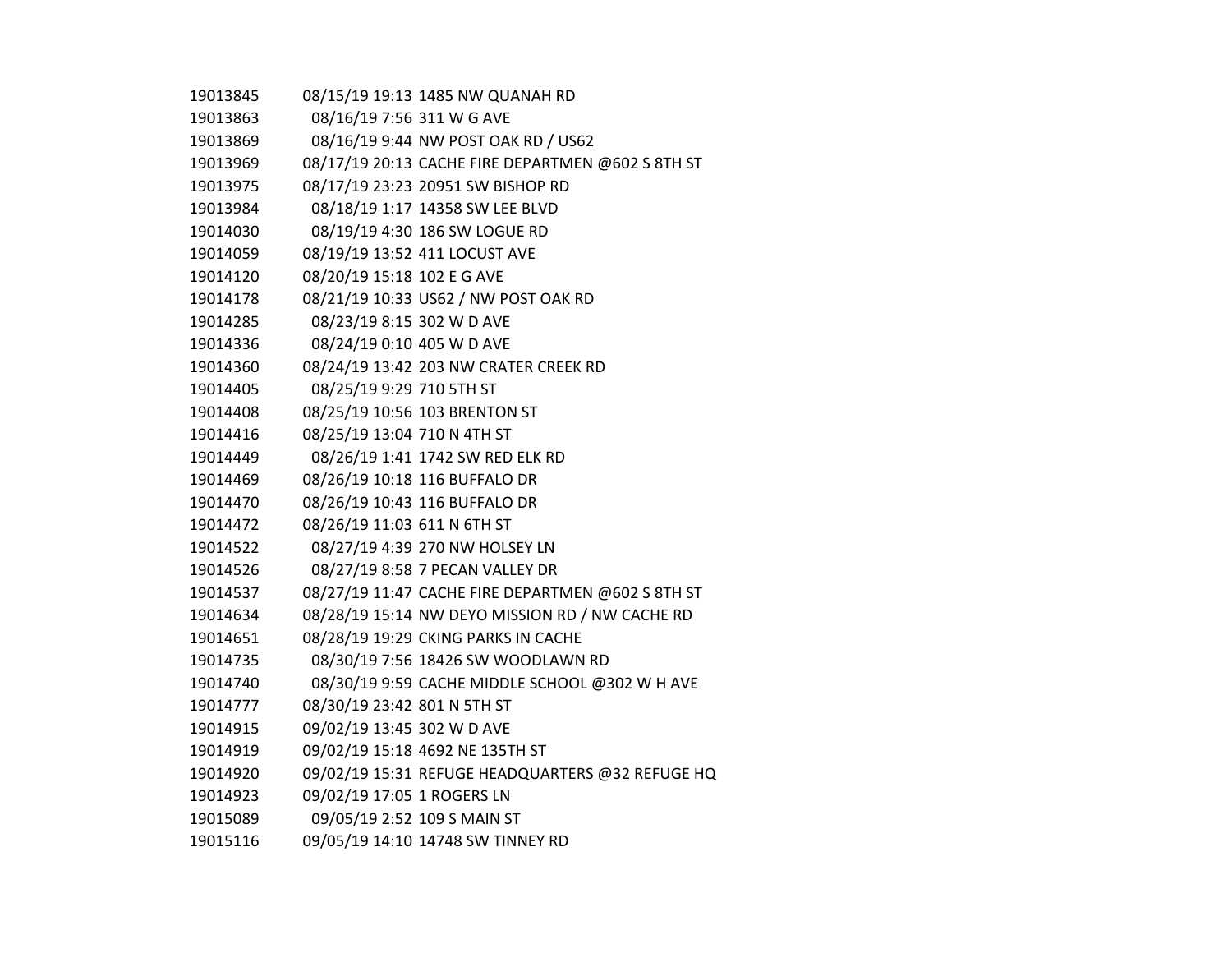| 19015250 | 09/07/19 10:48 102 E H AVE  |                                                   |
|----------|-----------------------------|---------------------------------------------------|
| 19015265 | 09/07/19 14:31 102 E H AVE  |                                                   |
| 19015271 |                             | 09/07/19 15:41 SH49 / INDIAHOMA RD                |
| 19015341 |                             | 09/08/19 17:10 W H AVE / S 8TH ST                 |
| 19015352 |                             | 09/08/19 20:53 13 COUNTRY MEADOW RIDGE            |
| 19015363 |                             | 09/09/19 2:11 US62 AND DEYO MISSIO @18798 US62    |
| 19015388 |                             | 09/09/19 13:05 3395 SW AIRPORT RD                 |
| 19015398 | 09/09/19 16:10 710 5TH ST   |                                                   |
| 19015440 |                             | 09/10/19 13:21 13 COUNTRY MEADOW RIDGE            |
| 19015483 |                             | 09/11/19 11:51 14879 SW BISHOP RD                 |
| 19015529 |                             | 09/12/19 4:57 405 W H AVE @HOP AND SAC            |
| 19015546 | 09/12/19 11:52 708 A AVE    |                                                   |
| 19015573 |                             | 09/12/19 19:37 NW AIRPORT RD / NW CACHE RD        |
| 19015712 |                             | 09/14/19 22:30 SW DEYO MISSION RD / SW LEE BLVD   |
| 19015719 | 09/15/19 3:49 101 DEER DR   |                                                   |
| 19015775 |                             | 09/16/19 4:37 SW BISHOP RD / SW DEYO MISSION RD   |
| 19015877 |                             | 09/17/19 14:58 16810 SW COOMBS RD                 |
| 19016120 | 09/21/19 1:51 219 DEER DR   |                                                   |
| 19016147 | 09/21/19 13:01 311 N 8TH ST |                                                   |
| 19016149 |                             | 09/21/19 13:40 21 HEATHERSTONE DR                 |
| 19016153 | 09/21/19 15:02 610 N 5TH ST |                                                   |
| 19016252 |                             | 09/23/19 11:41 NW 112TH ST / VALLEY BROOK DR      |
| 19016264 | 09/23/19 14:07 611 N 6TH ST |                                                   |
| 19016389 |                             | 09/25/19 12:50 CACHE FIRE DEPARTMEN @602 S 8TH ST |
| 19016398 |                             | 09/25/19 15:42 752 NW QUANAH RD                   |
| 19016409 |                             | 09/25/19 18:12 208 ROCK CREEK DR                  |
| 19016467 | 09/26/19 16:49 307 W D AVE  |                                                   |
| 19016534 |                             | 09/27/19 19:15 SW LEE BLVD / SW DEYO MISSION RD   |
| 19016537 |                             | 09/27/19 20:02 SW LEE BLVD / SW DEYO MISSION RD   |
| 19016576 |                             | 09/28/19 13:09 175 NW AUSTIN AVE                  |
| 19016580 | 09/28/19 14:16 308 DEER DR  |                                                   |
| 19016588 |                             | 09/28/19 16:24 1104 NW BUFFALO DR                 |
| 19016623 |                             | 09/29/19 12:20 21553 NW CACHE RD                  |
| 19016628 | 09/29/19 13:44 710 5TH ST   |                                                   |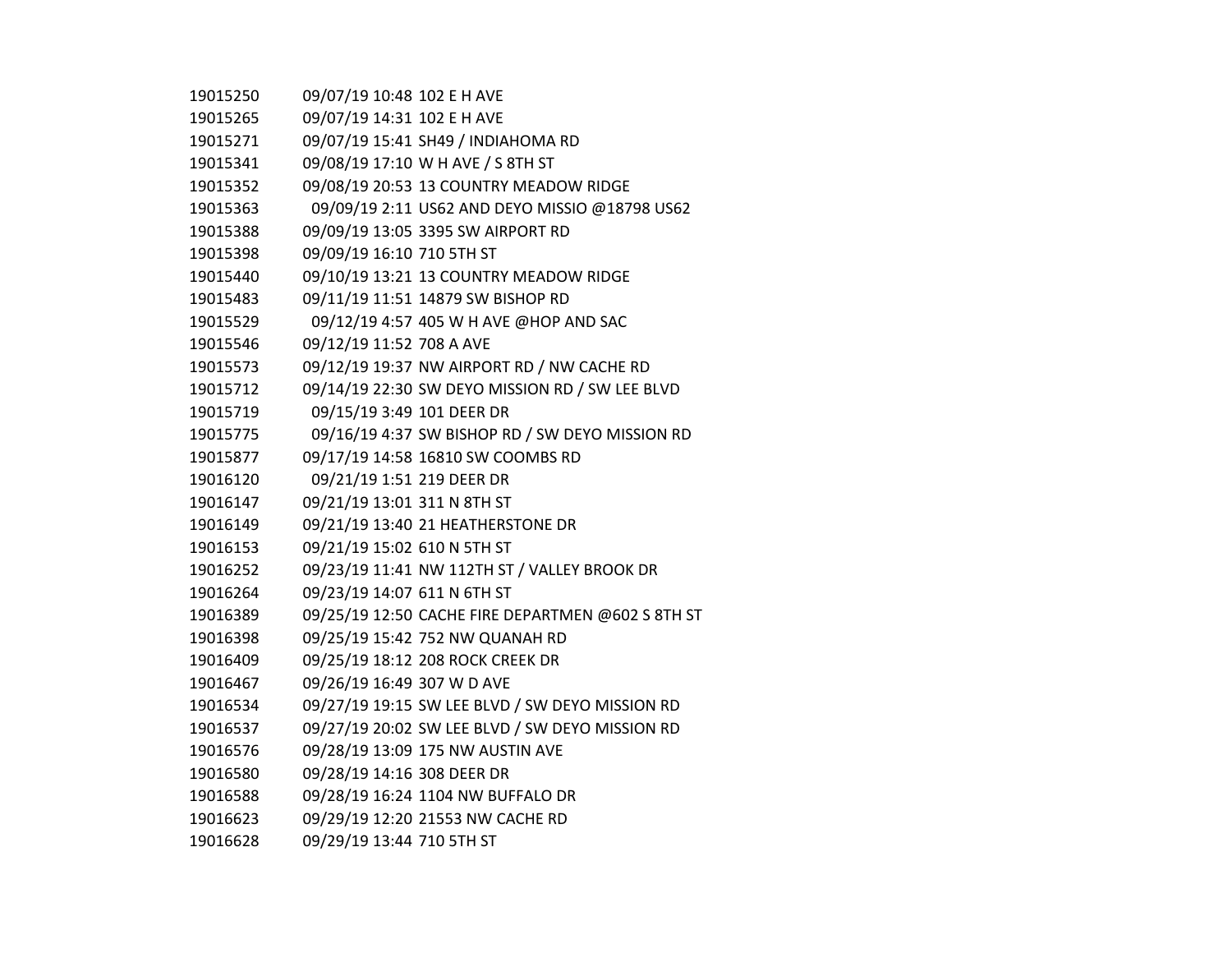| 19016634 |                             | 09/29/19 16:25 21 RIVERBEND DR                     |
|----------|-----------------------------|----------------------------------------------------|
| 19016666 | 09/30/19 9:36 310 W H AVE   |                                                    |
| 19016675 | 09/30/19 12:42 105 E B AVE  |                                                    |
| 19016678 | 09/30/19 12:58 311 W G AVE  |                                                    |
| 19016680 |                             | 09/30/19 13:15 1280 NW QUANAH RD                   |
| 19016716 |                             | 10/01/19 3:55 14879 SW BISHOP RD                   |
| 19016747 | 10/01/19 14:15 210 E F AVE  |                                                    |
| 19016748 | 10/01/19 14:16 602 ELM AVE  |                                                    |
| 19016760 |                             | 10/01/19 16:17 NW 112TH ST / NW CACHE RD           |
| 19016856 | 10/03/19 5:56 221 DEER DR   |                                                    |
| 19016917 |                             | 10/04/19 12:46 165 SW QUAIL SPRINGS DR             |
| 19016987 |                             | 10/05/19 8:41 13 SANDY TRAIL LN                    |
| 19017001 |                             | 10/05/19 14:29 411 GRANITE AVE                     |
| 19017013 | 10/05/19 16:28 701 W E AVE  |                                                    |
| 19017021 |                             | 10/05/19 18:14 W F AVE / S 2ND ST                  |
| 19017033 |                             | 10/06/19 0:28 NW CACHE RD / NW AIRPORT RD          |
| 19017054 |                             | 10/06/19 11:57 421 NW SPRING ROAD CIR              |
| 19017086 | 10/06/19 20:56 16368 SH115  |                                                    |
| 19017116 |                             | 10/07/19 11:34 10 STONEBROOK DR                    |
| 19017203 |                             | 10/08/19 16:58 NW DEYO MISSION RD / US62           |
| 19017319 |                             | 10/10/19 7:50 CACHE MID-HIGH SCHOO @102 BUFALO CIR |
| 19017328 |                             | 10/10/19 9:15 21 HEATHERSTONE DR                   |
| 19017353 |                             | 10/10/19 15:21 306 SW BIG BOW RD                   |
| 19017412 |                             | 10/11/19 14:27 SW AIRPORT RD / SW COOMBS RD        |
| 19017494 |                             | 10/12/19 18:53 2192 SW 97TH ST                     |
| 19017518 |                             | 10/13/19 2:23 DRAGON WEST @9800 NW CACHE RD        |
| 19017596 | 10/14/19 12:21 204 DEER DR  |                                                    |
| 19017667 |                             | 10/15/19 12:30 800 SHOWPLACE BLVD; CITY OFFICE     |
| 19017671 |                             | 10/15/19 13:13 1218 NW QUANAH RD                   |
| 19017711 | 10/15/19 22:58 205 N ELK DR |                                                    |
| 19017753 |                             | 10/16/19 17:19 3820 SW AIRPORT RD                  |
| 19017831 |                             | 10/17/19 22:03 NW CACHE RD / NW MISSILE BASE RD    |
| 19017899 |                             | 10/18/19 22:36 105 N CRATER CREEK RD               |
| 19017918 | 10/19/19 4:09 100 E D AVE   |                                                    |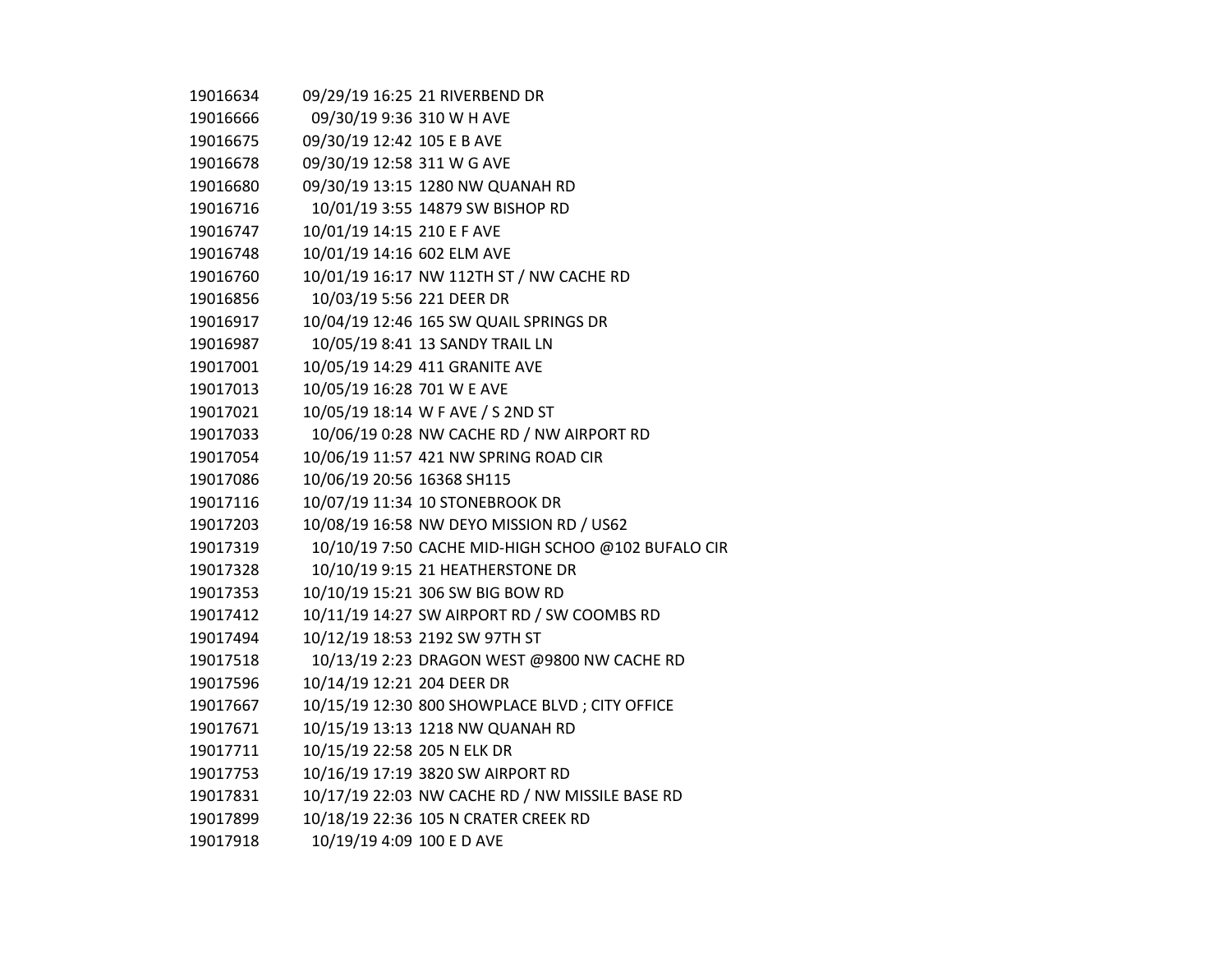| 19017929 | 10/19/19 13:54 809 N 4TH ST                     |
|----------|-------------------------------------------------|
| 19017961 | 10/19/19 20:47 NW POST OAK RD / NW CACHE RD     |
| 19017995 | 10/20/19 15:02 1207 SE HUMMINGBIRD DR           |
| 19018046 | 10/21/19 12:06 2552 SW BIG BOW RD               |
| 19018128 | 10/22/19 16:58 106 W E AVE                      |
| 19018131 | 10/22/19 18:32 SE HUMMINGBIRD DR / SE DAHLIA LN |
| 19018153 | 10/23/19 2:06 2 BRIARWOOD CIR                   |
| 19018199 | 10/23/19 17:40 501 W B AVE @ASSEMBLY OF GOD     |
| 19018256 | 10/24/19 17:07 703 ELM AVE                      |
| 19018319 | 10/25/19 15:54 706 N 5TH ST                     |
| 19018405 | 10/26/19 22:20 236 ANTELOPE DR                  |
| 19018422 | 10/27/19 12:52 10 STONEBROOK DR                 |
| 19018461 | 10/27/19 22:17 904 W E AVE                      |
| 19018538 | 10/29/19 8:38 CACHE PRIMARY SCHOOL @202 W G AVE |
| 19018543 | 10/29/19 10:20 836 HUDDLESTON DR                |
| 19018604 | 10/30/19 16:32 588 NW QUANAH RD                 |
| 19018643 | 10/31/19 11:15 CHISHOLM CRNR @1 E H AVE         |
| 19018671 | 10/31/19 18:39 NW 112TH ST / NW CACHE RD        |
| 19018678 | 10/31/19 21:27 4260 SW COUNTY HIGHWAY 115       |
| 19018679 | 10/31/19 22:11 603 AUBA JANE CIR                |
| 19018680 | 10/31/19 22:16 33 HAVENSHIRE CIR                |
| 19018722 | 11/01/19 15:29 18645 W GORE BLVD                |
| 19018798 | 11/03/19 3:21 10 BRADBURY CIR                   |
| 19018856 | 11/04/19 11:54 NW POST OAK RD / NW CACHE RD     |
| 19018875 | 11/04/19 15:57 23102 SW BISHOP RD               |
| 19018884 | 11/04/19 18:02 15443 NW CACHE RD                |
| 19019010 | 11/06/19 14:30 507 LOCUST AVE                   |
| 19019091 | 11/07/19 16:13 CACHE POST OFFICE @603 S 8TH ST  |
| 19019125 | 11/08/19 8:56 13 SANDY TRAIL LN                 |
| 19019128 | 11/08/19 9:47 302 W H AVE @CACHE MIDDLE SCHOOL  |
| 19019134 | 11/08/19 10:12 302 W H AVE @CACHE MIDDLE SCHOOL |
| 19019163 | 11/08/19 16:08 US62 AND INDIAHOMA R @4999 US62  |
| 19019181 | 11/08/19 22:57 NW BIG BOW RD / US62             |
| 19019193 | 11/09/19 6:44 US62 / NW INDIAHOMA RD            |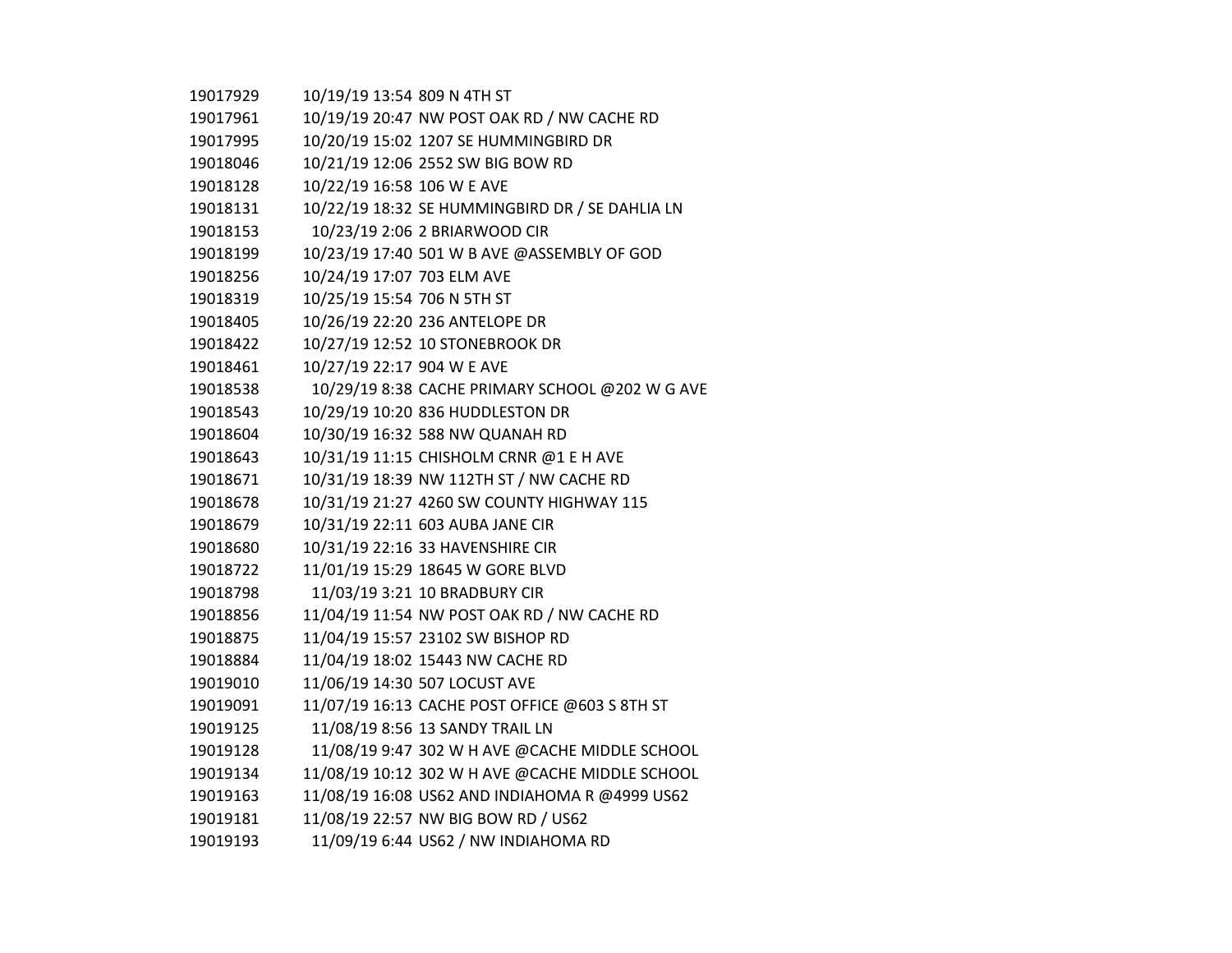| 19019207 | 11/09/19 13:16 6 HILLTOP DR                       |
|----------|---------------------------------------------------|
| 19019209 | 11/09/19 13:30 219 DEER DR                        |
| 19019210 | 11/09/19 13:34 572 SW QUANAH RD                   |
| 19019304 | 11/11/19 8:14 613 AUBA JANE CIR                   |
| 19019325 | 11/11/19 10:52 611 N 6TH ST                       |
| 19019399 | 11/12/19 12:02 611 N 5TH ST                       |
| 19019434 | 11/12/19 19:19 360 HIDDEN OAKS DR                 |
| 19019466 | 11/13/19 10:21 306 BIG BOW ST                     |
| 19019503 | 11/13/19 19:45 404 GRANITE AVE                    |
| 19019506 | 11/13/19 21:26 CACHE FIRE DEPARTMEN @602 S 8TH ST |
| 19019622 | 11/15/19 18:04 SW LEE BLVD / SW COUNTY HIGHWAY 11 |
| 19019644 | 11/16/19 2:54 1218 NW QUANAH RD                   |
| 19019715 | 11/17/19 10:00 NW CACHE RD / NW PAINT RD          |
| 19019730 | 11/17/19 15:04 NW CACHE RD / NW PAINT RD          |
| 19019790 | 11/18/19 14:36 201 S 6TH ST                       |
| 19019802 | 11/18/19 16:49 US62 / NW DEYO MISSION RD          |
| 19019806 | 11/18/19 17:21 CACHE MIDDLE SCHOOL @302 W H AVE   |
| 19019820 | 11/18/19 21:59 825 NW SPRING HOLLOW RD            |
| 19019880 | 11/19/19 15:48 611 N 6TH ST                       |
| 19019881 | 11/19/19 16:18 112 VALLEY BROOK DR                |
| 19019898 | 11/19/19 19:52 SW DEYO MISSION RD / SW TINNEY RD  |
| 19019969 | 11/20/19 21:30 411 GRANITE AVE                    |
| 19019977 | 11/21/19 5:37 311 E OAK AVE                       |
| 19020008 | 11/21/19 15:21 5 N MOUNTAIN VIEW DR               |
| 19020019 | 11/21/19 18:36 CACHE MIDDLE SCHOOL @302 W H AVE   |
| 19020048 | 11/22/19 11:31 12604 SW WOODLAWN RD               |
| 19020131 | 11/23/19 17:21 311 W G AVE                        |
| 19020136 | 11/23/19 18:35 405 W H AVE @HOP AND SAC           |
| 19020220 | 11/25/19 13:13 1517 SW AIRPORT RD                 |
| 19020243 | 11/25/19 16:39 129 SW 154TH ST                    |
| 19020316 | 11/26/19 21:19 14171 SW LEE BLVD                  |
| 19020383 | 11/27/19 23:16 603 AUBA JANE CIR                  |
| 19020433 | 11/28/19 23:06 1304 SW DEYO LANDING LOOP          |
| 19020516 | 11/30/19 18:38 16949 SW LEE BLVD                  |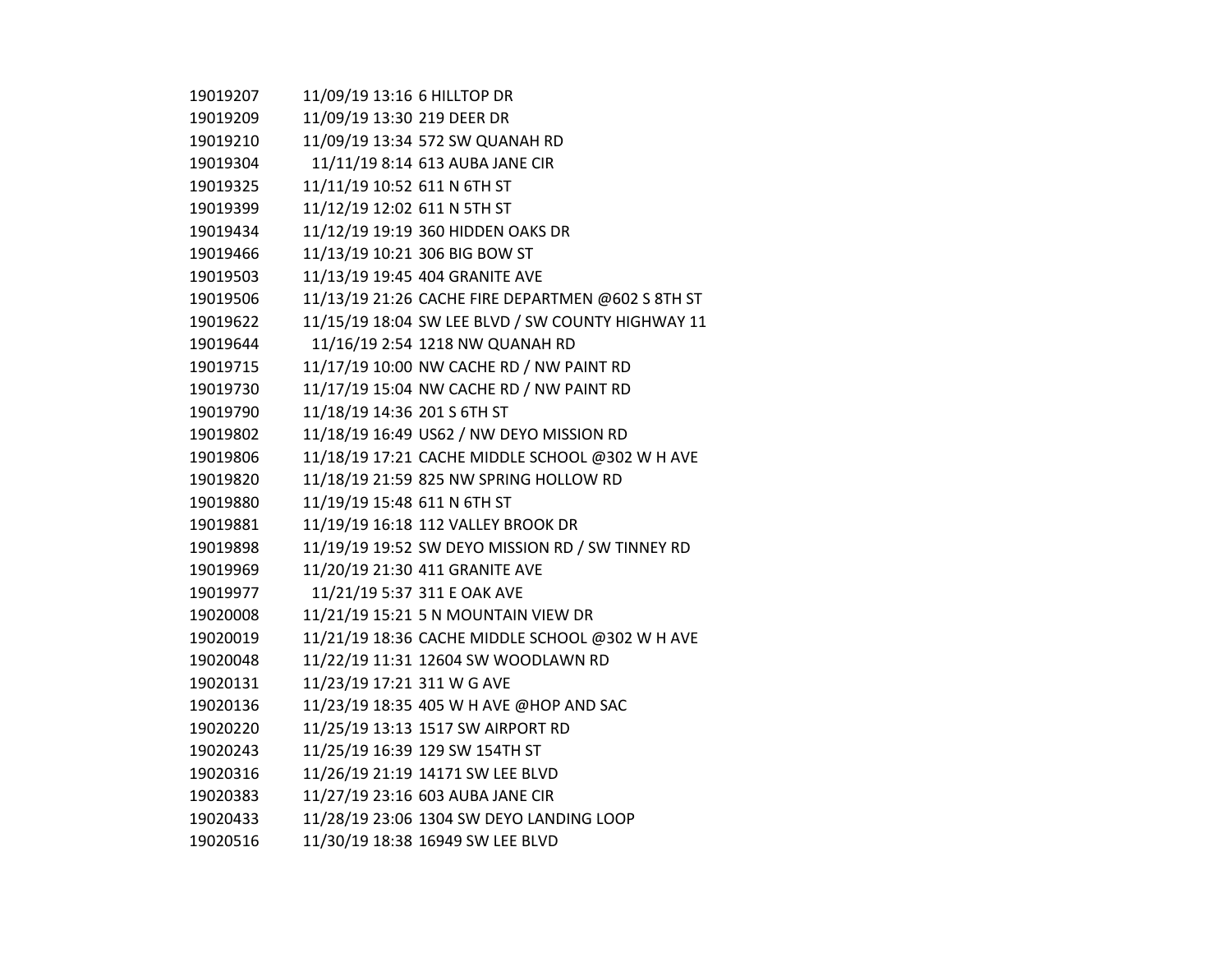| 19020519 |                             | 11/30/19 19:17 315 WILDFLOWER CIR                |
|----------|-----------------------------|--------------------------------------------------|
| 19020602 |                             | 12/02/19 11:16 16846 SW LEE BLVD                 |
| 19020885 |                             | 12/06/19 13:15 1435 NW POST OAK RD               |
| 19020939 |                             | 12/07/19 13:18 1228 NW BIG BOW RD                |
| 19020963 |                             | 12/08/19 1:49 14624 NW CACHE RD                  |
| 19020965 |                             | 12/08/19 3:29 14624 NW CACHE RD                  |
| 19020968 |                             | 12/08/19 5:08 215 CHERRY AVE                     |
| 19020986 | 12/08/19 13:16 511 N 5TH ST |                                                  |
| 19020995 |                             | 12/08/19 15:38 186 SW LOGUE RD                   |
| 19021017 |                             | 12/09/19 5:45 211 ANTELOPE DR                    |
| 19021027 |                             | 12/09/19 9:46 25 HAVENSHIRE CIR                  |
| 19021034 |                             | 12/09/19 11:52 A AVE / N 8TH ST                  |
| 19021096 | 12/10/19 12:35 501 S 6TH ST |                                                  |
| 19021099 | 12/10/19 12:56 16368 SH115  |                                                  |
| 19021236 |                             | 12/12/19 18:15 HOP AND SAC @405 W H AVE          |
| 19021383 |                             | 12/14/19 18:22 411 GRANITE AVE                   |
| 19021422 |                             | 12/15/19 16:38 SW LEE BLVD / SW QUANAH RD        |
| 19021442 |                             | 12/15/19 23:13 20955 SW BISHOP RD                |
| 19021445 |                             | 12/16/19 1:56 14358 SW LEE BLVD                  |
| 19021459 |                             | 12/16/19 10:21 409 W C AVE ; SMART START 1       |
| 19021515 |                             | 12/17/19 11:39 US62 / NW POST OAK RD             |
| 19021547 |                             | 12/17/19 19:05 298 SW DEYO LANDING LOOP          |
| 19021580 |                             | 12/18/19 10:17 835 W H AVE ; DOLLAR GENERAL      |
| 19021646 |                             | 12/19/19 11:41 19792 NW CACHE RD @TEEN CHALLENGE |
| 19021652 |                             | 12/19/19 12:41 NW 287TH ST / US62                |
| 19021680 | 12/19/19 17:45 106 E C AVE  |                                                  |
| 19021683 |                             | 12/19/19 19:18 16498 SW HOLIDAY RD               |
| 19021709 |                             | 12/20/19 13:32 19839 NW ROGERS LN                |
| 19021729 |                             | 12/20/19 17:48 115 N CRATER CREEK RD             |
| 19021771 |                             | 12/21/19 14:54 14001 SW WOODLAWN RD              |
| 19021785 |                             | 12/21/19 19:01 433 SW POST OAK RD                |
| 19021856 |                             | 12/23/19 3:30 15443 NW CACHE RD                  |
| 19021893 |                             | 12/23/19 12:48 303 NW 287TH ST                   |
| 19022012 |                             | 12/25/19 4:49 1766 NW 277TH ST                   |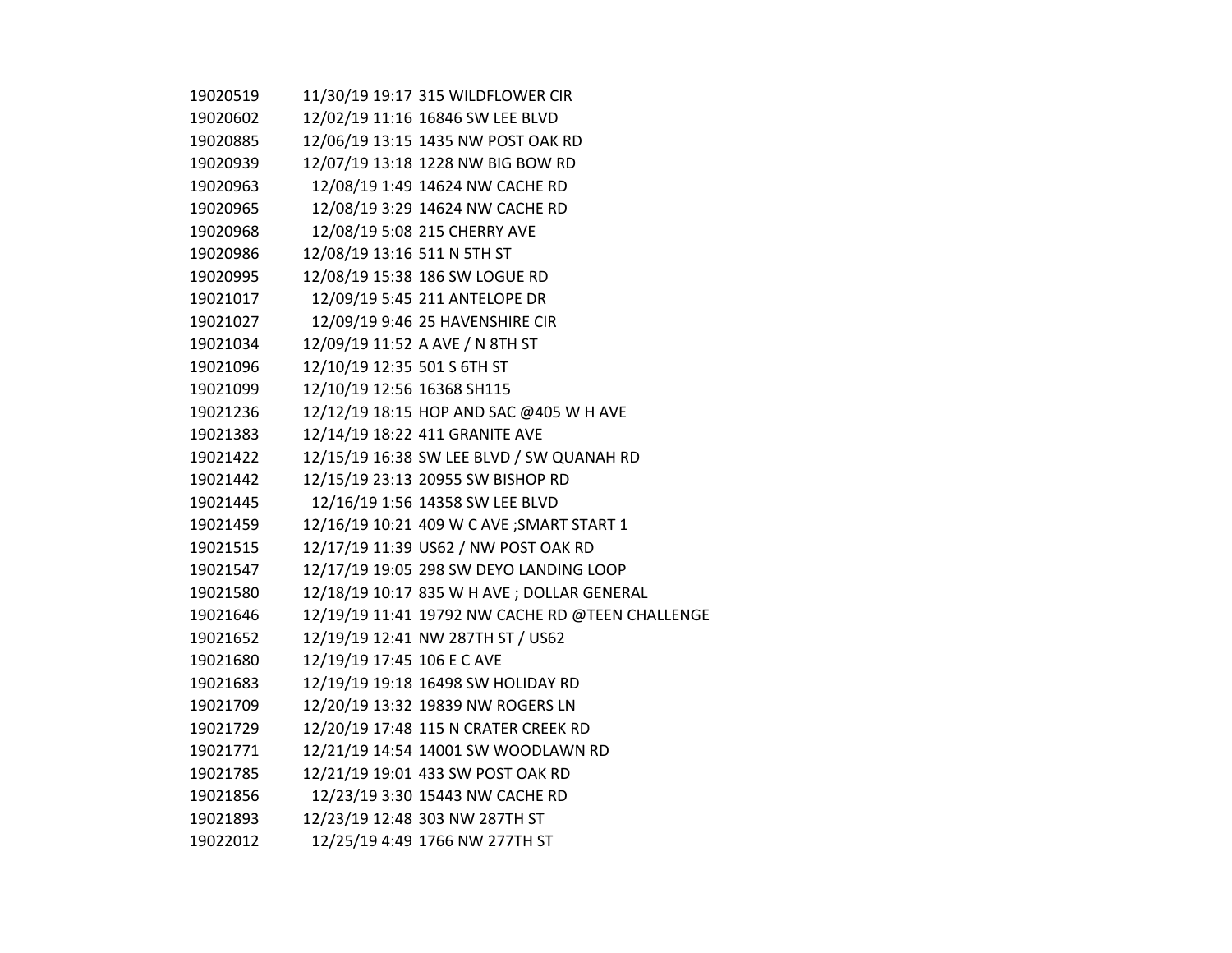- 12/25/19 13:59 21798 W GORE BLVD
- 12/27/19 10:37 HOLY CITY @286 NW HOLY CITY RD
- 12/27/19 19:57 258 SW DEYO LANDING WAY
- 12/28/19 10:55 US62 / NW 277TH ST
- 12/28/19 16:45 4712 SW PAINT RD
- 12/28/19 17:40 115 N CRATER CREEK RD
- 12/31/19 11:06 512 W C AVE
- 12/31/19 17:55 14407 SW WOODLAWN RD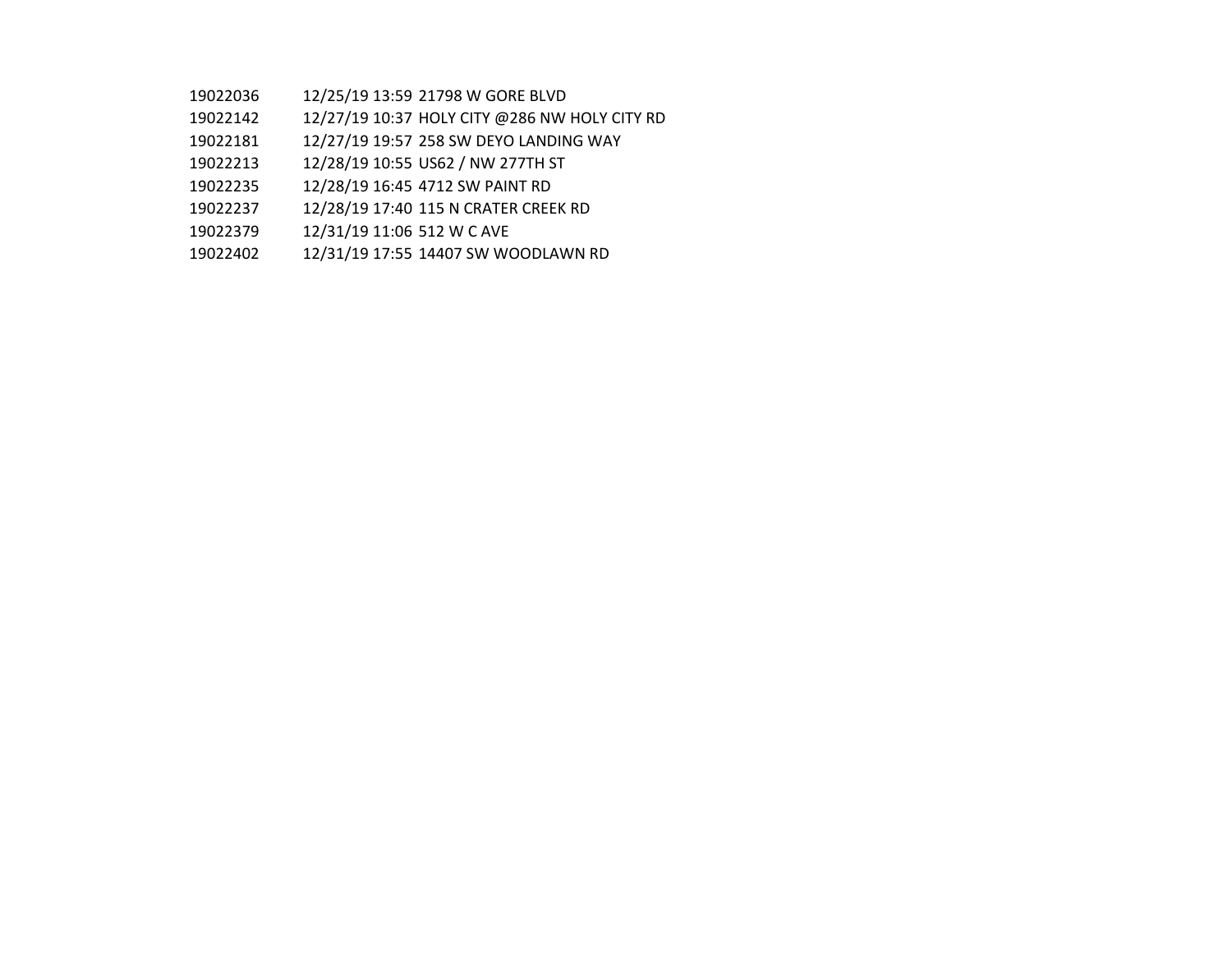FIRE INCIDENT NUMBER TIME DISPATCHED ADDRESS

| 20000055 |                              | 01/02/20 1:54 832 HUDDLESTON DR                                |
|----------|------------------------------|----------------------------------------------------------------|
| 20000086 |                              | 01/02/20 13:45 WALNUT AVE / N 7TH ST                           |
| 20000148 |                              | 01/03/20 12:14 US62 AND SH115 @12550 NW US62                   |
| 20000345 |                              | 01/06/20 15:29 W F AVE / S 5TH ST                              |
| 20000423 |                              | 01/07/20 17:49 NW QUANAH RD / NW CACHE RD                      |
| 20000429 | 01/07/20 19:57 205 W H AVE   |                                                                |
| 20000436 |                              | 01/07/20 22:11 US62 AND SH115 @12550 NW US62                   |
| 20000473 |                              | 01/08/20 14:53 NW QUANAH RD / W GORE BLVD                      |
| 20000486 |                              | 01/08/20 20:47 351 NW QUANAH RD                                |
| 20000489 | 01/08/20 21:44 607 PECAN AVE |                                                                |
| 20000498 |                              | 01/08/20 23:24 105 NW TANYAS TRAIL TRL                         |
| 20000499 |                              | 01/09/20 0:01 16844 SW LEE BLVD                                |
| 20000505 |                              | 01/09/20 4:26 NW CACHE RD / NW QUANAH RD                       |
| 20000509 |                              | 01/09/20 7:59 CACHE CEMETERY @1201 NW PAINT RD                 |
| 20000517 |                              | 01/09/20 10:36 233 ANTELOPE DR                                 |
| 20000529 |                              | 01/09/20 13:34 16918 SW COOMBS RD                              |
| 20000604 |                              | 01/10/20 17:51 18876 NW CACHE RD                               |
| 20000619 |                              | 01/11/20 1:05 911 CHARLOIS AVE                                 |
| 20000633 |                              | 01/11/20 10:31 DOLLAR GENERAL @842 HUDDLESTON DR               |
| 20000642 |                              | 01/11/20 14:09 18876 NW CACHE RD                               |
| 20000650 |                              | 01/11/20 17:05 QUANAH PARKER LAKE @728 NW QUANAH PARKER DAM RD |
| 20000672 |                              | 01/12/20 0:22 NW CACHE RD / NW QUANAH RD                       |
| 20000758 |                              | 01/13/20 15:06 NW CACHE RD / NW QUANAH RD                      |
| 20000768 |                              | 01/13/20 17:28 1218 NW QUANAH RD                               |
| 20000869 | 01/15/20 10:46 310 W H AVE   |                                                                |
| 20000903 |                              | 01/16/20 1:33 18862 NW CACHE RD                                |
| 20000936 | 01/16/20 15:01 704 A AVE     |                                                                |
| 20000992 | 01/17/20 14:57 511 N 5TH ST  |                                                                |
| 20001022 | 01/18/20 3:31 613 ELM AVE    |                                                                |
| 20001025 |                              | 01/18/20 8:18 US62 / NW PAINT RD                               |
| 20001117 |                              | 01/20/20 9:42 118 BUFFALO DR                                   |
| 20001135 |                              | 01/20/20 13:52 20775 W GORE BLVD                               |
| 20001183 |                              | 01/21/20 8:05 1363 SW POST OAK RD                              |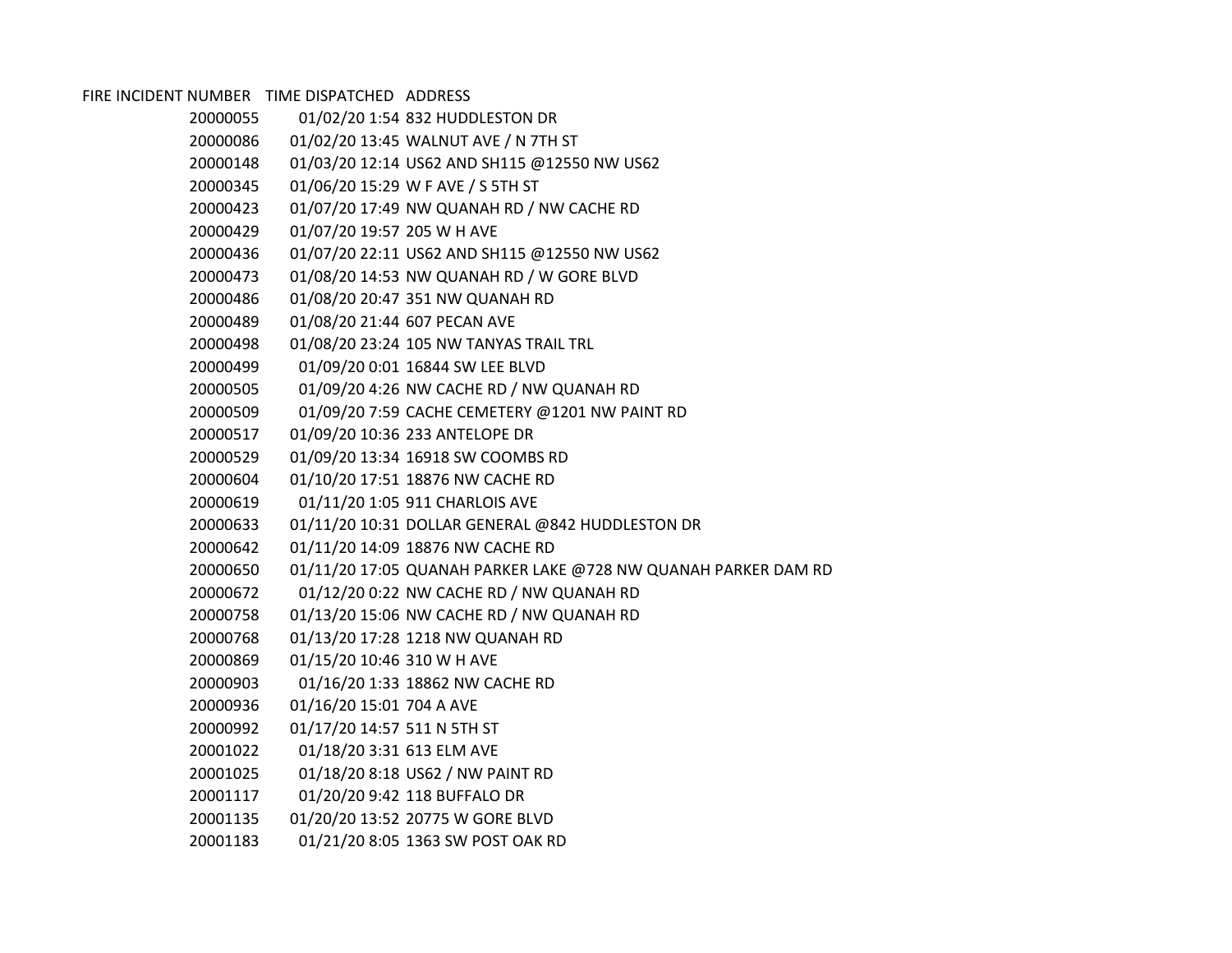| 20001190 | 01/21/20 10:43 SW DEYO MISSION RD / SW LEE BLVD     |  |
|----------|-----------------------------------------------------|--|
| 20001225 | 01/22/20 5:35 403 W F AVE                           |  |
| 20001258 | 01/22/20 14:42 708 A AVE ; 708 W A AVE IN CACHE OK  |  |
| 20001334 | 01/23/20 22:27 SW LEE BLVD / SW QUANAH RD           |  |
| 20001459 | 01/26/20 11:35 US62 AND SH115 @12550 NW US62        |  |
| 20001465 | 01/26/20 13:40 1213 SE HUMMINGBIRD DR               |  |
| 20001470 | 01/26/20 14:35 409 N 4TH ST                         |  |
| 20001534 | 01/27/20 12:14 SW DEYO MISSION RD / SW LEE BLVD     |  |
| 20001629 | 01/28/20 18:07 602 ELM AVE                          |  |
| 20001684 | 01/30/20 1:47 708 A AVE                             |  |
| 20001736 | 01/31/20 4:07 509 BRENTON ST                        |  |
| 20001839 | 02/01/20 16:56 835 W H AVE ; DOLLAR GENERAL         |  |
| 20001879 | 02/02/20 12:47 SW COUNTY HIGHWAY 115 / SW COOMBS RD |  |
| 20001882 | 02/02/20 13:12 E H AVE / SE HUMMINGBIRD DR          |  |
| 20001889 | 02/02/20 17:18 17 WILDFLOWER CIR                    |  |
| 20001926 | 02/03/20 11:17 SW TINNEY RD / SW PAINT RD           |  |
| 20001951 | 02/03/20 18:58 14358 SW LEE BLVD                    |  |
| 20002015 | 02/05/20 5:16 503 S 1ST ST                          |  |
| 20002028 | 02/05/20 10:56 503 S 1ST ST                         |  |
| 20002210 | 02/07/20 20:47 CACGE HIGH SCHOOL @201 W H AVE       |  |
| 20002224 | 02/08/20 9:32 708 A AVE                             |  |
| 20002318 | 02/10/20 0:16 207 N ELK DR                          |  |
| 20002453 | 02/12/20 9:48 16253 SW LEE BLVD                     |  |
| 20002484 | 02/12/20 18:14 301 N 5TH ST                         |  |
| 20002506 | 02/13/20 7:05 2287 SW PAINT RD                      |  |
| 20002640 | 02/15/20 17:20 4165 SW QUANAH RD; NEAR THIS AREA    |  |
| 20002653 | 02/15/20 20:04 479 SW POST OAK RD                   |  |
| 20002697 | 02/16/20 14:18 319 N MOUNTAIN MEADOW DR             |  |
| 20002729 | 02/17/20 9:05 2287 SW PAINT RD                      |  |
| 20002942 | 02/21/20 8:05 W H AVE / SH115                       |  |
| 20002961 | 02/21/20 13:31 SH115 / W H AVE                      |  |
| 20002977 | 02/21/20 18:23 W H AVE / SH115                      |  |
| 20002999 | 02/22/20 7:21 13077 SW LEE BLVD                     |  |
| 20003013 | 02/22/20 13:30 17 WILDFLOWER CIR                    |  |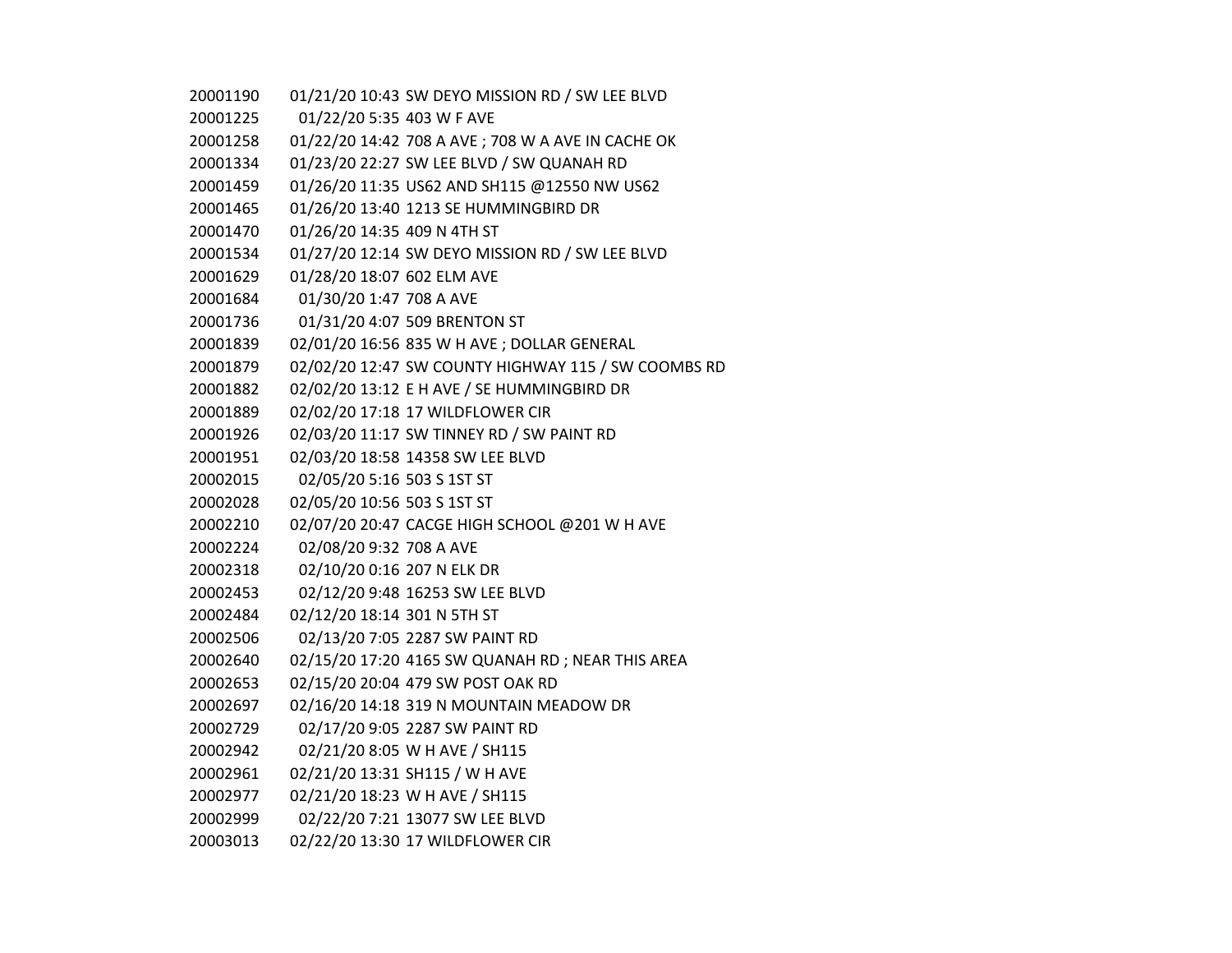02/22/20 14:02 CACHE MID-HIGH SCHOO @102 BUFALO CIR 02/22/20 14:41 SW RED ELK RD / SW LEE BLVD 02/23/20 9:30 401 S 1ST ST 02/23/20 13:55 1499 NW AIRPORT RD 02/24/20 6:09 209 N CRATER CREEK RD 02/24/20 7:42 505 CHARLOIS AVE 02/24/20 12:14 904 W E AVE 02/24/20 15:00 509 BRENTON ST 02/24/20 20:18 16845 SW WOODLAWN RD 02/24/20 20:57 14358 SW LEE BLVD 02/25/20 4:02 209 N CRATER CREEK RD 02/25/20 7:35 311 W G AVE 02/25/20 11:15 CACHE LAGOON @14813 STATE HW 115 02/27/20 19:43 13454 NW CACHE RD 02/29/20 8:34 CACHE LAGOON @14813 STATE HW 115 03/01/20 7:35 CACHE LAGOON @14813 STATE HW 115 03/01/20 13:19 317 NE HAPPY HOLLOW LN 03/01/20 20:07 CACHE LAGOON @14813 STATE HW 115 ; 3.4.2020 03/01/20 22:11 511 LOCUST AVE 03/03/20 18:16 W H AVE / SH115 03/04/20 19:49 1148 NW PAINT RD 03/05/20 9:24 4251 SW QUANAH RD 03/05/20 12:41 3756 SW 197TH ST 03/07/20 12:22 301 S 3RD ST 03/07/20 20:34 18572 NW CACHE RD 03/07/20 21:09 3142 SW POST OAK RD 03/09/20 3:45 25 WILDFLOWER CIR 03/11/20 4:07 17074 SW WOODLAWN RD 03/12/20 11:25 204 E F AVE 03/12/20 12:44 104 E H AVE 03/12/20 16:06 1941 SW MARIAH RD 03/14/20 12:51 20538 W GORE BLVD 03/14/20 20:01 708 A AVE 03/15/20 20:50 US62 / NW POST OAK RD ; EB LANES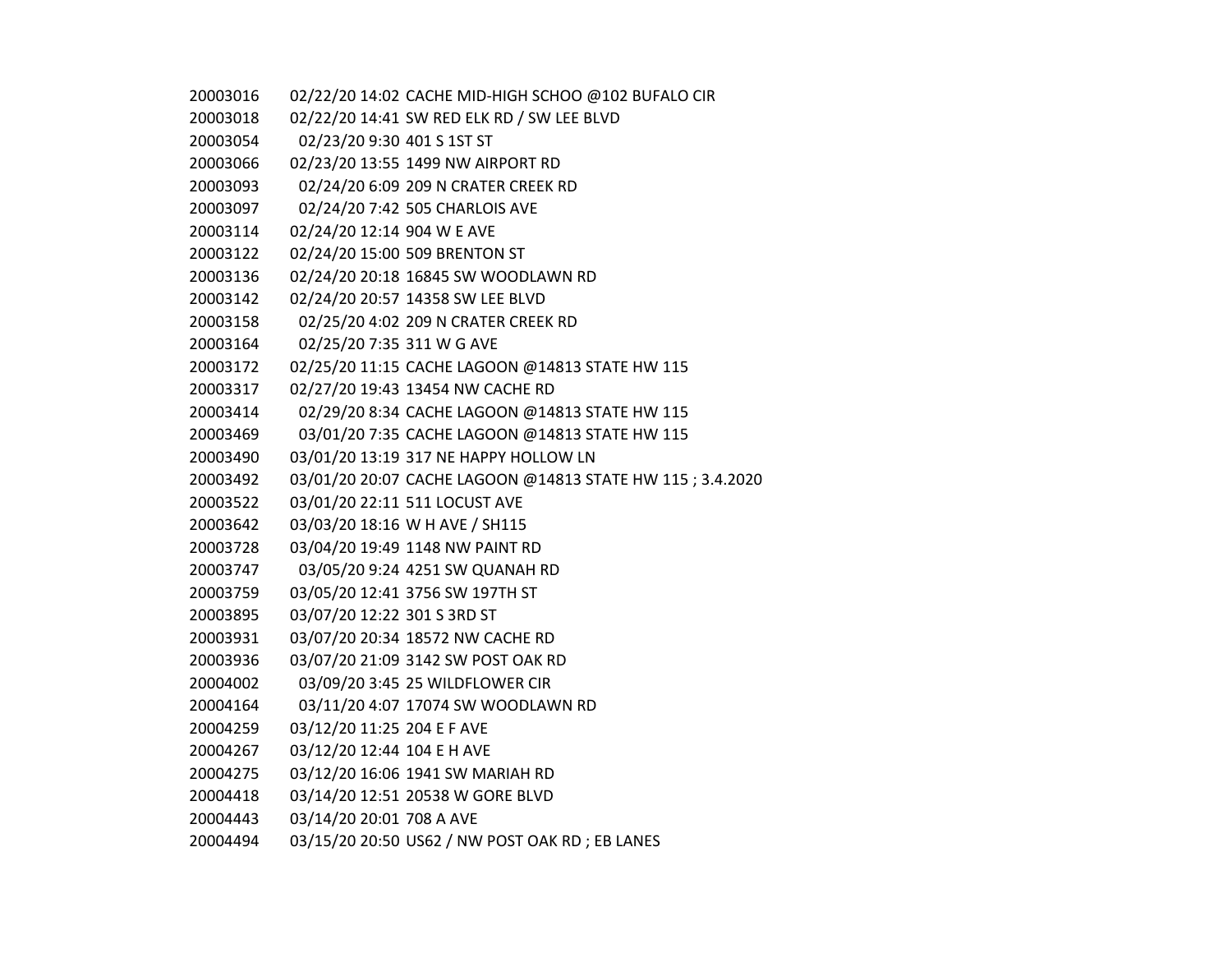| 20004566 |                              | 03/17/20 6:41 159 NW NEUGEBAUER DR                |
|----------|------------------------------|---------------------------------------------------|
| 20004597 |                              | 03/17/20 15:14 13402 NW CACHE RD                  |
| 20004656 | 03/18/20 13:12 203 E OAK AVE |                                                   |
| 20004717 |                              | 03/19/20 7:29 201 ANTELOPE DR                     |
| 20004772 |                              | 03/19/20 22:19 A AVE / N 8TH ST                   |
| 20004789 | 03/20/20 10:22 311 W G AVE   |                                                   |
| 20004794 | 03/20/20 11:40 229 DEER DR   |                                                   |
| 20004811 |                              | 03/20/20 15:36 159 NW NEUGEBAUER DR               |
| 20004829 | 03/20/20 22:16 722 ELM AVE   |                                                   |
| 20004877 |                              | 03/21/20 13:49 CACHE FIRE DEPARTMEN @602 S 8TH ST |
| 20004939 | 03/22/20 10:19 311 W G AVE   |                                                   |
| 20004969 | 03/22/20 17:04 407 ASENAP ST |                                                   |
| 20004988 |                              | 03/23/20 2:20 2399 SW PAINT RD                    |
| 20005056 |                              | 03/24/20 6:55 1907 SW BIG BOW RD                  |
| 20005121 |                              | 03/24/20 19:08 2395 SW PAINT RD                   |
| 20005123 |                              | 03/24/20 19:35 1485 NW QUANAH RD                  |
| 20005125 |                              | 03/24/20 19:55 1485 NW QUANAH RD                  |
| 20005229 | 03/26/20 15:49 810 N 8TH ST  |                                                   |
| 20005308 | 03/27/20 12:56 111 S ELK DR  |                                                   |
| 20005354 |                              | 03/28/20 4:05 16810 SW COOMBS RD                  |
| 20005396 |                              | 03/28/20 16:56 14298 NW CACHE RD                  |
| 20005407 |                              | 03/28/20 20:37 221 SW DEYO LANDING LOOP           |
| 20005453 |                              | 03/29/20 12:08 2307 NW DEYO MISSION RD            |
| 20005524 | 03/29/20 22:35 601 ASH AVE   |                                                   |
| 20005534 | 03/30/20 8:17 611 N 6TH ST   |                                                   |
| 20005558 | 03/30/20 17:49 613 N 4TH ST  |                                                   |
| 20005570 |                              | 03/30/20 22:41 US62 / NW DEYO MISSION RD          |
| 20005656 |                              | 04/01/20 13:35 NW CACHE RD / NW QUANAH RD         |
| 20005669 |                              | 04/01/20 18:51 15811 W GORE BLVD                  |
| 20005684 |                              | 04/02/20 5:54 21798 W GORE BLVD                   |
| 20005722 | 04/02/20 21:10 708 A AVE     |                                                   |
| 20005747 |                              | 04/03/20 10:01 19792 NW CACHE RD ; TEEN CHALLENGE |
| 20005874 |                              | 04/05/20 14:49 907 W H AVE @COUNTY BARN - WEST    |
| 20005921 |                              | 04/06/20 14:19 NW PAINT RD / NW CACHE RD          |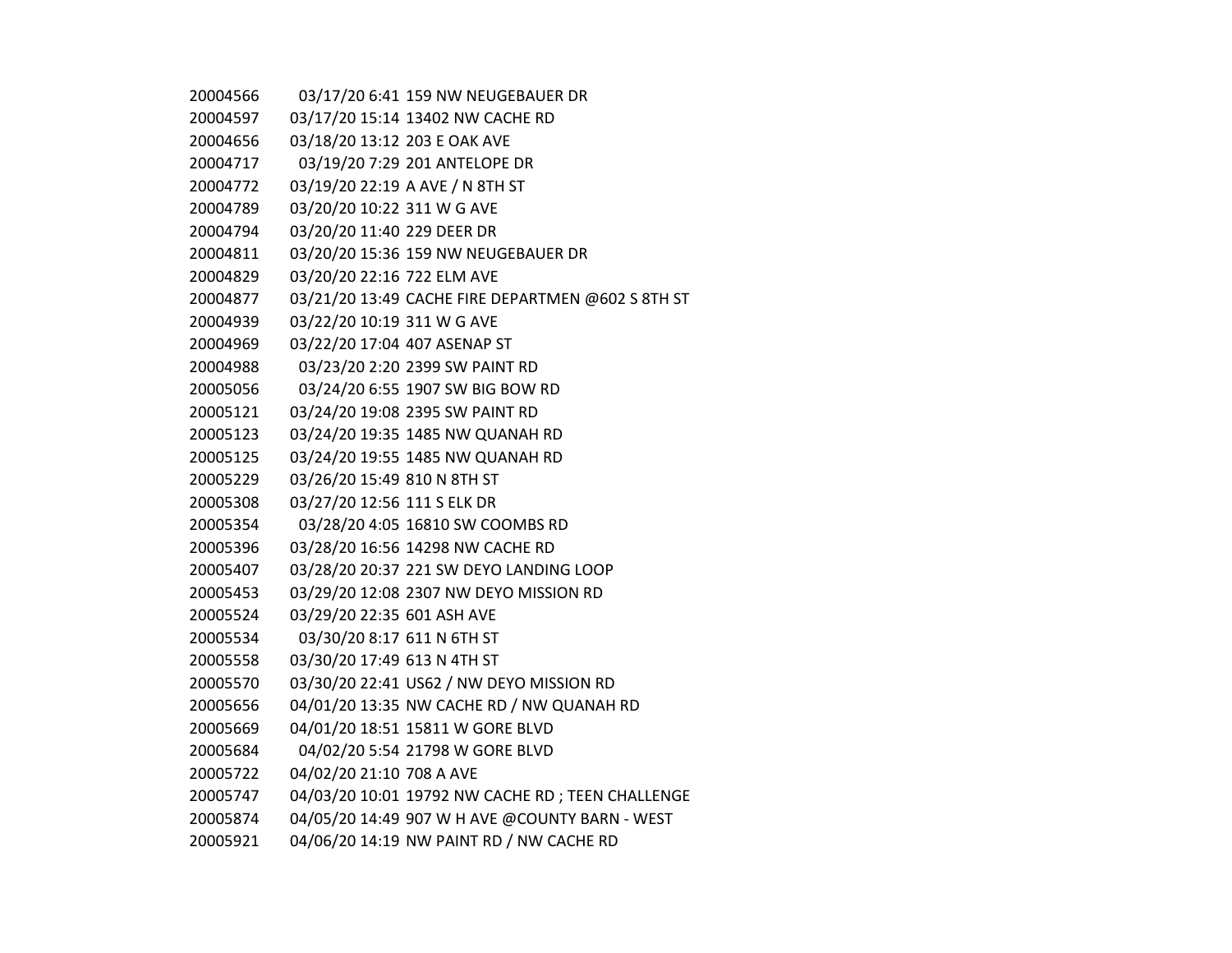| 20005958 |                             | 04/07/20 3:48 2399 SW PAINT RD                                 |
|----------|-----------------------------|----------------------------------------------------------------|
| 20005982 |                             | 04/07/20 12:54 US62 / NW DEYO MISSION RD                       |
| 20005995 |                             | 04/07/20 15:42 14294 W GORE BLVD                               |
| 20005999 |                             | 04/07/20 17:15 35 NW MISSILE BASE RD                           |
| 20006025 |                             | 04/08/20 1:15 206 ROCK CREEK DR                                |
| 20006039 |                             | 04/08/20 9:34 159 NW NEUGEBAUER DR                             |
| 20006061 | 04/08/20 16:43 606 PINE AVE |                                                                |
| 20006080 |                             | 04/09/20 1:17 211 ANTELOPE DR                                  |
| 20006202 |                             | 04/11/20 4:28 SW CRATER CREEK RD / SW LEE BLVD                 |
| 20006269 | 04/12/20 11:50 708 A AVE    |                                                                |
| 20006273 | 04/12/20 14:41 508 S 1ST ST |                                                                |
| 20006313 | 04/13/20 15:53 708 A AVE    |                                                                |
| 20006467 | 04/16/20 12:43 611 S 5TH ST |                                                                |
| 20006481 |                             | 04/16/20 18:47 10 N MOUNTAIN VIEW DR                           |
| 20006482 |                             | 04/16/20 18:50 4766 SW POST OAK RD                             |
| 20006509 | 04/17/20 12:05 611 S 5TH ST |                                                                |
| 20006515 |                             | 04/17/20 14:31 1744 SW MARIAH RD                               |
| 20006519 |                             | 04/17/20 15:05 18862 NW CACHE RD                               |
| 20006576 |                             | 04/18/20 14:04 275 NW COPPERFIELD DR                           |
| 20006592 | 04/18/20 22:46 201 W F AVE  |                                                                |
| 20006631 |                             | 04/19/20 14:38 1548 SW PAINT RD                                |
| 20006675 |                             | 04/20/20 9:39 834 HUDDLESTON DR                                |
| 20006697 |                             | 04/20/20 13:04 98 SW TIMBER LANE DR                            |
| 20006701 |                             | 04/20/20 14:08 7958 NW 277TH ST                                |
| 20006726 |                             | 04/20/20 19:42 13520 NW CACHE RD                               |
| 20006757 |                             | 04/21/20 9:09 1401 NW BIG BOW RD                               |
| 20006767 |                             | 04/21/20 12:10 1279 NW QUANAH RD                               |
| 20006782 |                             | 04/21/20 16:40 104 E H AVE ; CACHE SCHOOL FOOTBALL FIELD HOUSE |
| 20006800 |                             | 04/21/20 21:51 118 BUFFALO DR                                  |
| 20006812 |                             | 04/21/20 23:44 US62 AND DEYO MISSIO @18798 US62                |
| 20006874 | 04/22/20 19:06 301 N 5TH ST |                                                                |
| 20006886 |                             | 04/23/20 1:44 509 BRENTON ST                                   |
| 20006952 |                             | 04/23/20 19:57 216 ANTELOPE DR                                 |
| 20006967 |                             | 04/24/20 2:46 NW CACHE RD / N CRATER CREEK RD                  |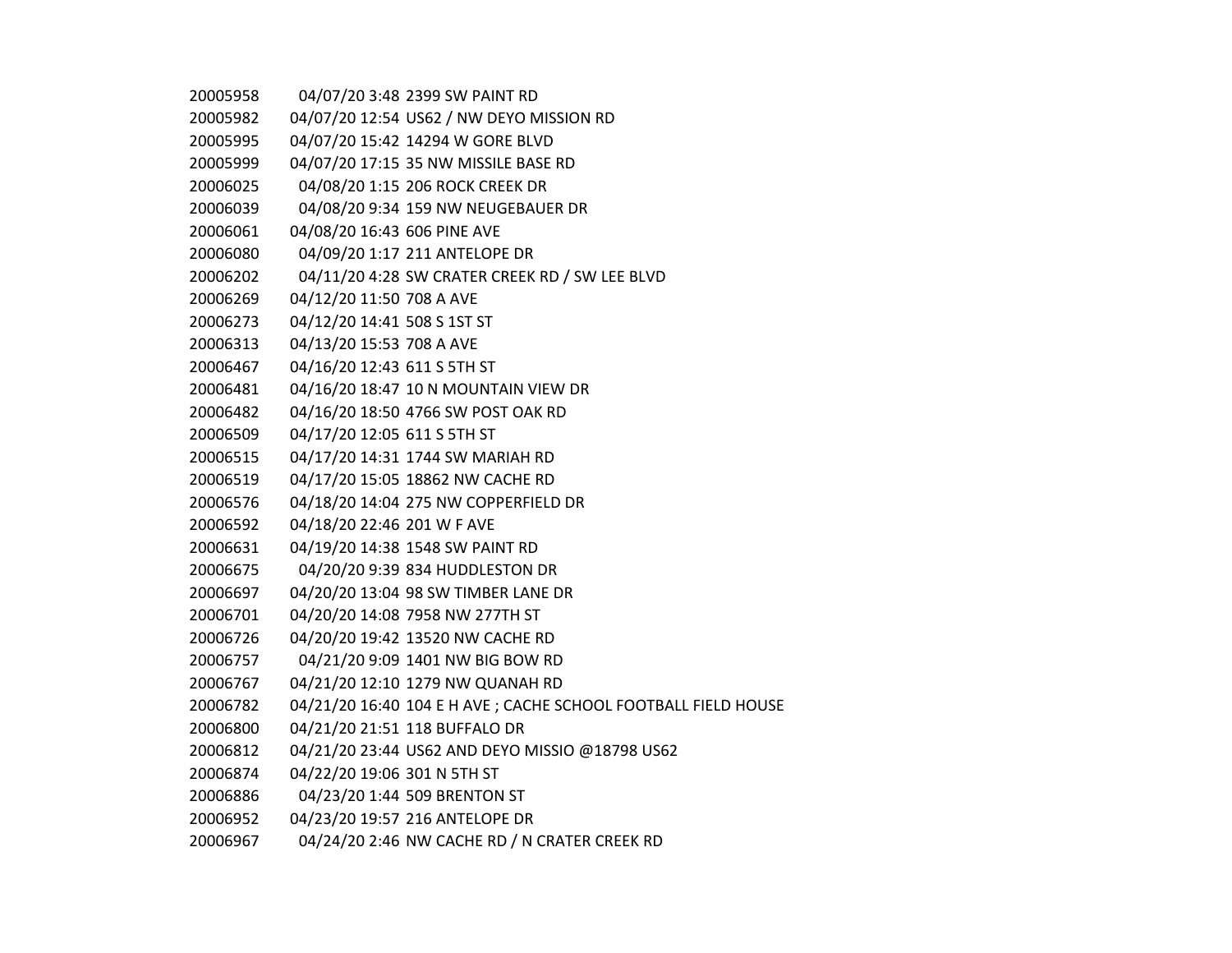04/26/20 10:31 2399 SW PAINT RD 04/26/20 14:08 703 ELM AVE 04/26/20 15:08 408 SHADY LN 04/26/20 15:47 18862 NW CACHE RD 04/28/20 17:38 1101 W E 04/29/20 12:23 NW 287TH ST / US62 04/29/20 13:02 CAUDDLE ESTATES 04/30/20 17:18 14298 NW CACHE RD 05/02/20 12:10 115 N CRATER CREEK RD 05/03/20 12:58 701 WALNUT AVE 05/03/20 18:10 262 SW COPPERFIELD DR 05/06/20 10:53 19792 NW CACHE RD @TEEN CHALLENGE ; TEEN CHALLENGE SUN 05/08/20 17:27 NW POST OAK RD / NW ALEX DR 05/09/20 14:12 203 BEGONIA LN 05/09/20 18:42 3820 SW AIRPORT RD 05/09/20 20:26 502 S 7TH ST 05/10/20 11:42 23106 SW BISHOP RD 05/10/20 19:56 814 W E AVE 05/13/20 13:57 116 E D AVE 05/13/20 18:39 203 DEER DR 05/15/20 13:52 NW INDIAHOMA RD / NW CROSS RD 05/15/20 16:06 14171 SW LEE BLVD 05/16/20 7:27 311 W G AVE 05/16/20 10:04 302 S 5TH ST @CACHE SENIOR CITIZEN 05/21/20 6:40 19792 NW CACHE RD @TEEN CHALLENGE 05/22/20 21:50 US62 AND SH115 @12550 NW US62 05/23/20 14:55 206 N 4TH ST 05/24/20 5:42 113 N CRATER CREEK RD 05/24/20 10:57 708 A AVE 05/24/20 15:00 415 GRANITE AVE 05/24/20 16:05 322 DEER DR 05/25/20 8:29 17272 SW BISHOP RD 05/25/20 10:36 134 SW WHITETAIL DR 05/25/20 11:17 98 SW TIMBER LANE DR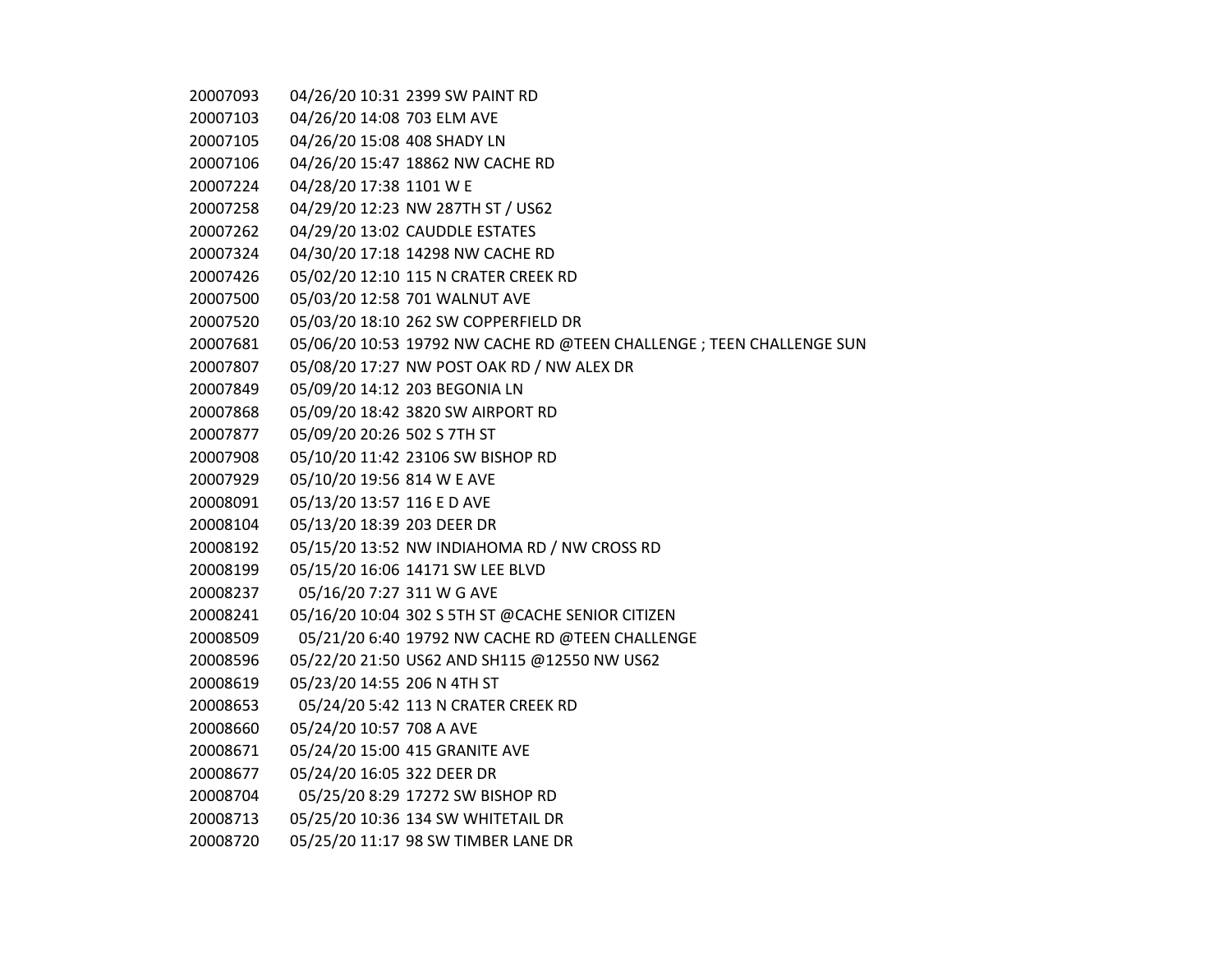| 20008741 | 05/25/20 16:09 102 BUFFALO DR   |                                                            |
|----------|---------------------------------|------------------------------------------------------------|
| 20008775 | 05/26/20 4:50 409 S MAIN ST     |                                                            |
| 20008788 | 05/26/20 10:48 406 W G AVE      |                                                            |
| 20008845 | 05/27/20 11:09 613 ELM AVE      |                                                            |
| 20008878 | 05/27/20 19:27 SH115 / SH49     |                                                            |
| 20008927 | 05/28/20 17:52 2395 SW PAINT RD |                                                            |
| 20008928 | 05/28/20 18:38 105 DEACONS ROW  |                                                            |
| 20009039 |                                 | 05/30/20 7:51 20359 NW ROGERS LN ;1400HRS                  |
| 20009087 |                                 | 05/30/20 16:55 LOST LAKE - REF @85 LOST LAKE RD            |
| 20009213 | 06/01/20 19:15 206 N 5TH ST     |                                                            |
| 20009245 |                                 | 06/02/20 11:25 INDIAHOMA FIRE DEPT @24791 NW CACHE RD      |
| 20009340 | 06/04/20 4:12 310 N 5TH ST      |                                                            |
| 20009398 |                                 | 06/04/20 20:50 109 N CRATER CREEK RD                       |
| 20009448 | 06/05/20 18:33 S 6TH ST / A AVE |                                                            |
| 20009475 |                                 | 06/05/20 22:42 1310 SW DEYO MISSION RD                     |
| 20009572 | 06/08/20 1:17 2399 SW PAINT RD  |                                                            |
| 20009593 | 06/08/20 11:32 505 N 6TH ST     |                                                            |
| 20009627 | 06/08/20 20:02 421 GRANITE AVE  |                                                            |
| 20009713 | 06/09/20 23:48 403 W F AVE      |                                                            |
| 20009792 | 06/11/20 11:31 406 N 8TH ST     |                                                            |
| 20009810 | 06/11/20 18:09 403 W F AVE      |                                                            |
| 20009862 |                                 | 06/12/20 18:25 CACHE FIRE DEPARTMEN @602 S 8TH ST          |
| 20009878 |                                 | 06/13/20 1:19 SW AIRPORT RD / SW COOMBS RD                 |
| 20009923 | 06/13/20 20:23 100 E D AVE      |                                                            |
| 20010050 | 06/16/20 5:31 701 S 5TH ST      |                                                            |
| 20010174 |                                 | 06/17/20 23:52 US62 / NW POST OAK RD                       |
| 20010250 |                                 | 06/19/20 8:51 US62 AND SH115 @12550 NW US62                |
| 20010335 |                                 | 06/20/20 9:32 US62 / NW POST OAK RD                        |
| 20010431 | 06/21/20 17:35 503 N 5TH ST     |                                                            |
| 20010470 |                                 | 06/22/20 5:47 US62 / NW POST OAK RD; JUST WEST OF POST OAK |
| 20010490 | 06/22/20 11:32 209 E B AVE      |                                                            |
| 20010693 | 06/25/20 16:21 807 W D AVE      |                                                            |
| 20010765 |                                 | 06/26/20 15:45 605 SHOWPLACE BLVD                          |
| 20010829 |                                 | 06/27/20 16:15 NW DEYO MISSION RD / US62                   |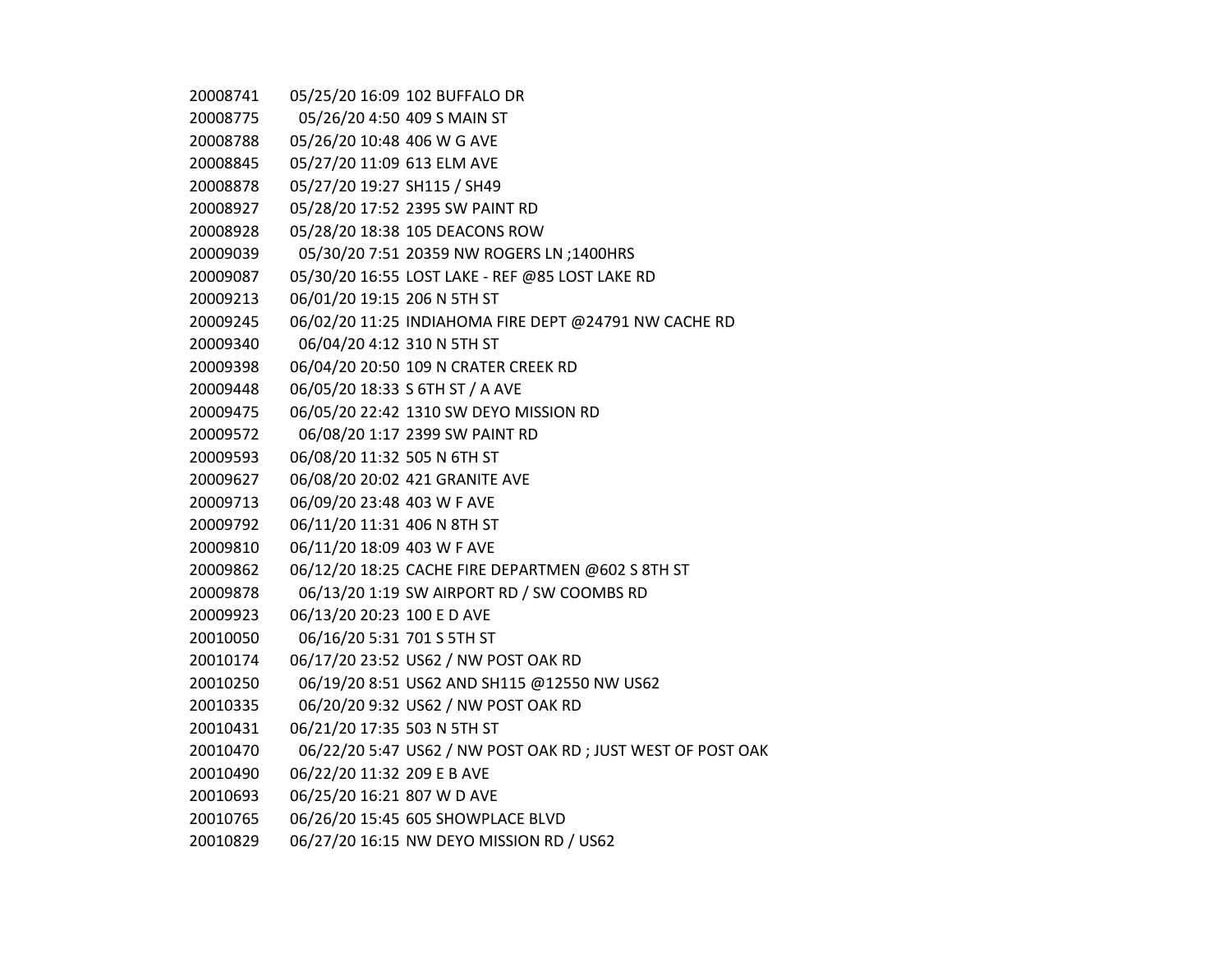| 20010846 |                              | 06/27/20 20:44 SW LEE BLVD / SW COUNTY HIGHWAY 11 |
|----------|------------------------------|---------------------------------------------------|
| 20010878 |                              | 06/28/20 10:42 US62 AND SH115 @12550 NW US62      |
| 20010888 |                              | 06/28/20 13:20 OSAGE LAKE - REF @2522 SH 49       |
| 20010913 |                              | 06/29/20 3:49 14354 SW LEE BLVD                   |
| 20011103 | 07/02/20 8:48 409 W C AVE    |                                                   |
| 20011327 |                              | 07/05/20 13:17 501 W B AVE @ASSEMBLY OF GOD       |
| 20011387 |                              | 07/06/20 11:21 308 NW INDIAHOMA RD                |
| 20011393 | 07/06/20 12:50 108 S MAIN ST |                                                   |
| 20011459 |                              | 07/07/20 15:04 214 ROCK CREEK DR                  |
| 20011493 | 07/08/20 0:24 212 E F AVE    |                                                   |
| 20011500 | 07/08/20 5:19 109 N 5TH ST   |                                                   |
| 20011514 |                              | 07/08/20 11:57 LOST LAKE - REF @85 LOST LAKE RD   |
| 20011532 |                              | 07/08/20 15:33 11326 SW CRATER CREEK RD           |
| 20011537 |                              | 07/08/20 16:50 203 N CRATER CREEK RD              |
| 20011591 | 07/09/20 19:11 205 W B AVE   |                                                   |
| 20011645 |                              | 07/10/20 20:45 119 SW AIRPORT RD                  |
| 20011680 | 07/11/20 11:48 1020 W E AVE  |                                                   |
| 20011710 |                              | 07/11/20 20:38 572 NW AIRPORT RD                  |
| 20011728 |                              | 07/12/20 1:41 14295 SW TINNEY RD                  |
| 20011732 | 07/12/20 6:38 109 N 5TH ST   |                                                   |
| 20011745 |                              | 07/12/20 13:15 SW PAINT RD / SW TINNEY RD         |
| 20011810 |                              | 07/13/20 17:01 822 SE HUMMINGBIRD DR              |
| 20011861 |                              | 07/14/20 11:28 16918 SW COOMBS RD                 |
| 20011921 | 07/15/20 9:21 1201 W E AVE   |                                                   |
| 20012110 |                              | 07/18/20 4:43 14135 SW WOODLAWN RD                |
| 20012175 |                              | 07/19/20 9:16 US62 / NW POST OAK RD               |
| 20012190 |                              | 07/19/20 14:08 19600 SW WOODLAWN RD               |
| 20012209 | 07/19/20 21:40 602 ELM AVE   |                                                   |
| 20012267 | 07/20/20 16:04 414 POTTER ST |                                                   |
| 20012289 | 07/21/20 3:33 401 S 6TH ST   |                                                   |
| 20012371 |                              | 07/22/20 16:19 3078 SW CRATER CREEK RD            |
| 20012373 |                              | 07/22/20 17:31 18862 NW CACHE RD                  |
| 20012413 |                              | 07/23/20 10:39 CACHE SCHOOL ADMIN B @201 W H AVE  |
| 20012470 |                              | 07/24/20 10:47 18862 NW CACHE RD                  |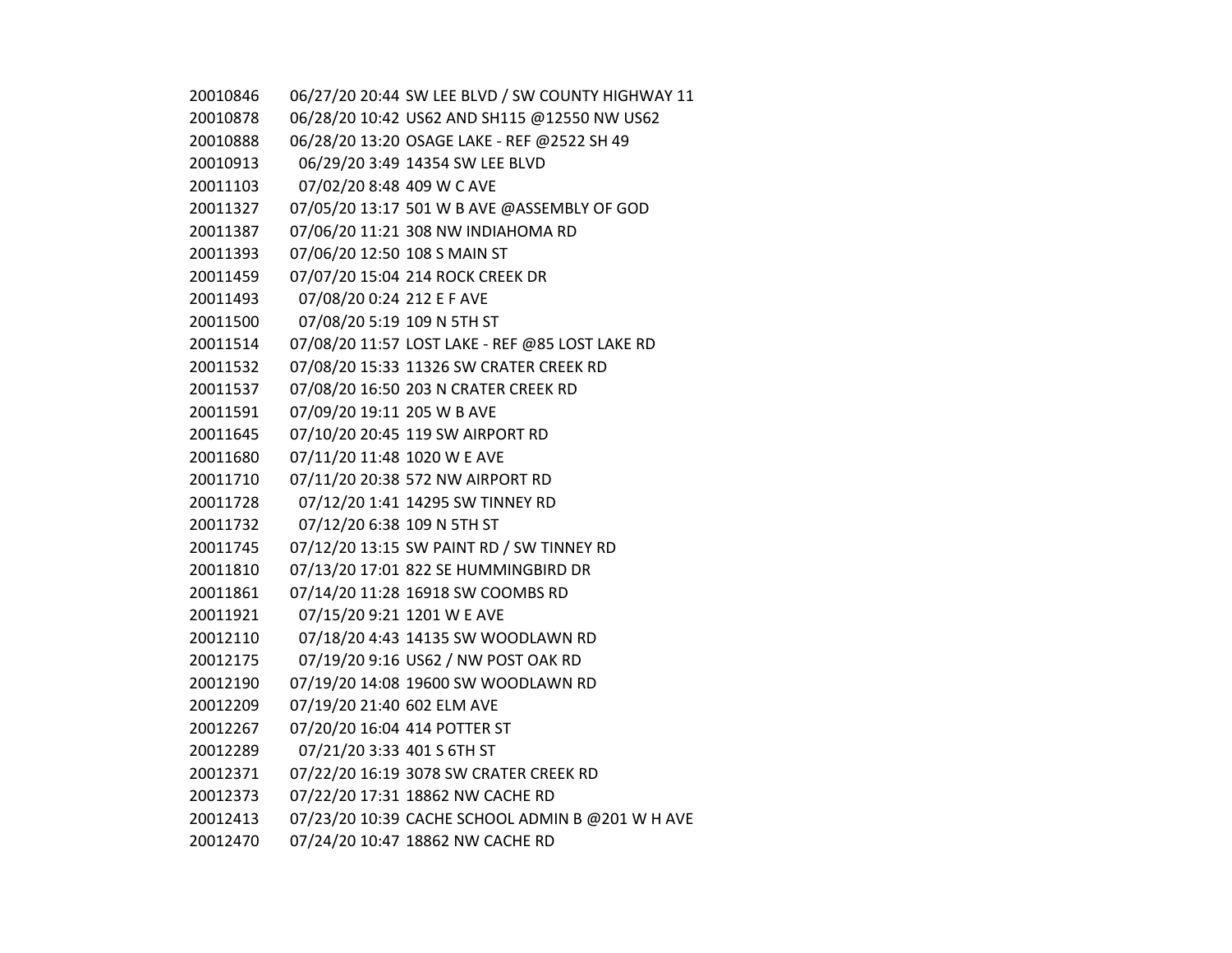| 20012503 |                              | 07/24/20 19:02 18862 NW CACHE RD                        |
|----------|------------------------------|---------------------------------------------------------|
| 20012523 |                              | 07/25/20 8:06 410 N MOUNTAIN MEADOW DR                  |
| 20012527 |                              | 07/25/20 9:09 410 N MOUNTAIN MEADOW DR                  |
| 20012546 |                              | 07/25/20 14:06 18876 NW CACHE RD                        |
| 20012586 |                              | 07/26/20 2:00 4878 SW RED ELK RD                        |
| 20012620 |                              | 07/26/20 15:13 SW LEE BLVD / SW PAINT RD                |
| 20012646 |                              | 07/27/20 2:49 302 W H AVE @CACHE MIDDLE SCHOOL          |
| 20012651 |                              | 07/27/20 6:03 18862 NW CACHE RD                         |
| 20012662 | 07/27/20 11:52 311 W G AVE   |                                                         |
| 20012667 | 07/27/20 15:21 406 POTTER ST |                                                         |
| 20012686 |                              | 07/27/20 21:37 20963 NW CACHE RD                        |
| 20012691 |                              | 07/27/20 22:33 208 ANTELOPE DR                          |
| 20012703 |                              | 07/28/20 5:57 US62 AND SH115 @12550 NW US62             |
| 20012811 |                              | 07/29/20 16:18 SONIC @112 E H AVE                       |
| 20012893 |                              | 07/31/20 1:11 NW CRATER CREEK RD / W GORE BLVD; ON GORE |
| 20012942 | 07/31/20 20:22 100 E D AVE   |                                                         |
| 20012950 | 07/31/20 22:28 708 A AVE     |                                                         |
| 20012977 |                              | 08/01/20 11:48 CACHE FIRE DEPARTMEN @602 S 8TH ST       |
| 20012996 |                              | 08/01/20 18:13 MOUNT SCOTT @2953 MOUNT SCOTT RD         |
| 20013036 | 08/02/20 10:45 111 S ELK DR  |                                                         |
| 20013157 |                              | 08/04/20 13:28 315 WILDFLOWER CIR                       |
| 20013173 |                              | 08/04/20 21:05 WOODLAND CIR / ROCK CREEK DR             |
| 20013179 |                              | 08/04/20 22:12 17201 SW BISHOP RD                       |
| 20013193 |                              | 08/05/20 6:50 18725 NW WATER WOLF WAY                   |
| 20013207 | 08/05/20 12:52 209 W B AVE   |                                                         |
| 20013261 |                              | 08/06/20 6:32 4049 SW QUANAH RD                         |
| 20013285 |                              | 08/06/20 16:44 1003 SE HUMMINGBIRD DR                   |
| 20013316 |                              | 08/07/20 3:51 236 ANTELOPE DR                           |
| 20013317 |                              | 08/07/20 5:16 236 ANTELOPE DR                           |
| 20013356 | 08/07/20 17:59 302 W D AVE   |                                                         |
| 20013398 | 08/08/20 14:03 301 ASENAP    |                                                         |
| 20013404 |                              | 08/08/20 17:04 INGRAM HOUSE - REF @21119 SH115          |
| 20013408 |                              | 08/08/20 17:38 SW PAINT RD / SW LEE BLVD                |
| 20013534 |                              | 08/10/20 18:41 1847 SW RED ELK RD                       |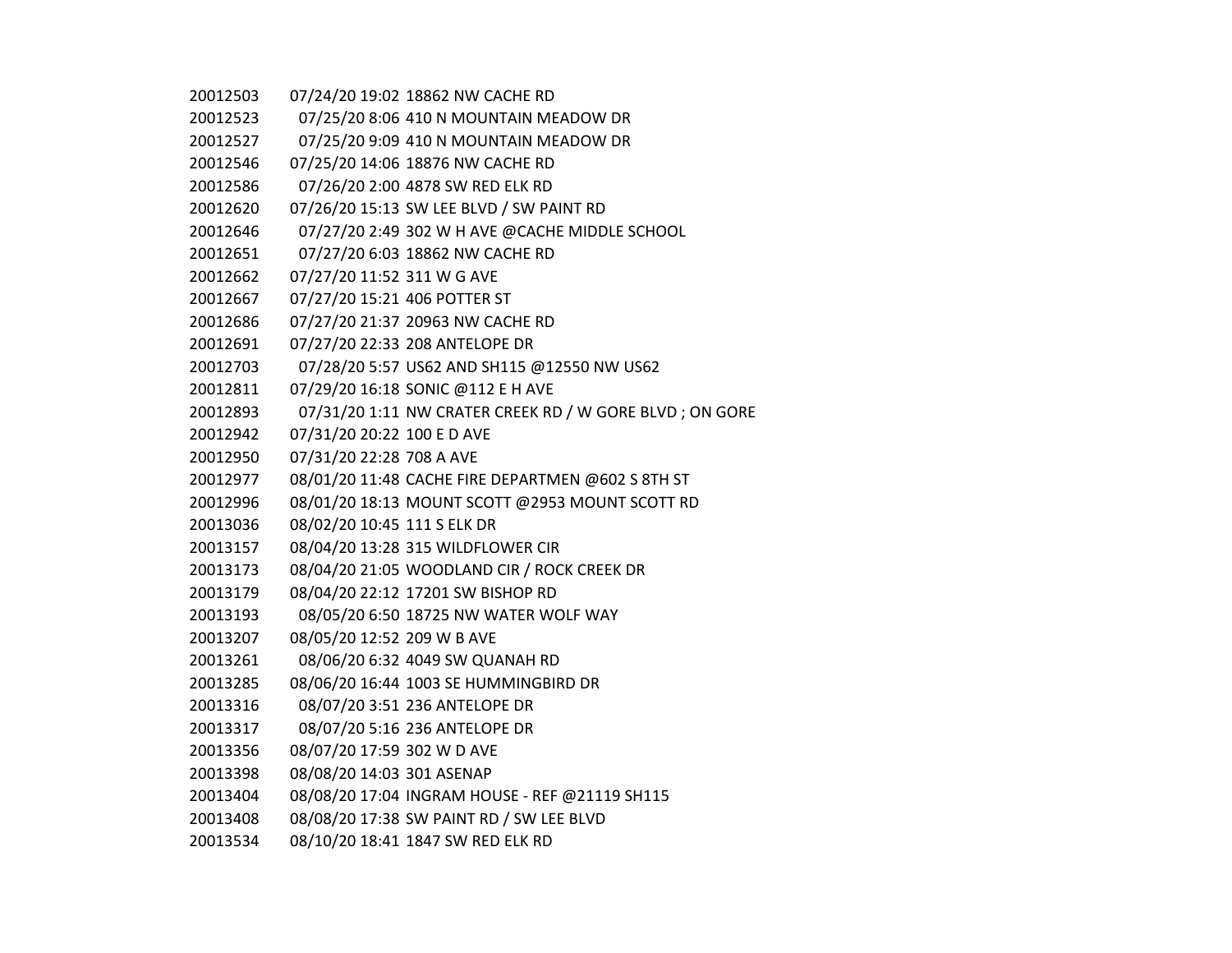| 20013586 | 08/11/20 12:55 402 S 4TH ST     |                                                    |
|----------|---------------------------------|----------------------------------------------------|
| 20013629 |                                 | 08/12/20 7:24 98 SW TIMBER LANE DR                 |
| 20013685 |                                 | 08/12/20 22:34 18862 NW CACHE RD                   |
| 20013713 |                                 | 08/13/20 13:47 US62 / NW POST OAK RD               |
| 20013902 |                                 | 08/16/20 10:13 711 N MEADOW LN                     |
| 20013915 |                                 | 08/16/20 14:36 SUNSET PEAK - REF                   |
| 20013923 |                                 | 08/16/20 18:25 20491 NW CACHE RD                   |
| 20014019 |                                 | 08/18/20 8:43 22399 SW LEE BLVD                    |
| 20014031 | 08/18/20 11:29 302 W D AVE      |                                                    |
| 20014147 |                                 | 08/20/20 13:02 US62 AND SH115 @12550 NW US62       |
| 20014223 |                                 | 08/21/20 17:46 16368 SH115 ; LONESOME DOVE         |
| 20014267 |                                 | 08/22/20 12:35 21217 W GORE BLVD                   |
| 20014278 |                                 | 08/22/20 15:30 105 N CRATER CREEK RD               |
| 20014284 |                                 | 08/22/20 17:27 23237 W GORE BLVD                   |
| 20014335 |                                 | 08/23/20 12:16 SW INDIAHOMA RD / W GORE BLVD       |
| 20014363 | 08/23/20 21:28 814 W E AVE      |                                                    |
| 20014427 | 08/24/20 21:05 403 W F AVE      |                                                    |
| 20014455 |                                 | 08/25/20 11:53 SOUTH OF CACHE GATE/115 322 W/ MALE |
| 20014519 |                                 | 08/26/20 11:03 US62 / NW INDIAHOMA RD              |
| 20014536 |                                 | 08/26/20 16:52 TEEN CHALLENGE @19792 NW CACHE RD   |
| 20014625 | 08/28/20 9:04 205 N ELK DR      |                                                    |
| 20014662 |                                 | 08/28/20 16:14 19792 NW CACHE RD @TEEN CHALLENGE   |
| 20014704 |                                 | 08/29/20 4:36 1304 NW QUANAH RD                    |
| 20014784 | 08/30/20 11:55 208 W D AVE      |                                                    |
| 20014790 | 08/30/20 13:12 208 W D AVE      |                                                    |
| 20014796 | 08/30/20 15:27 202 W D AVE      |                                                    |
| 20014842 |                                 | 08/31/20 12:37 18543 NW CACHE RD                   |
| 20014960 | 09/02/20 10:45 311 W G AVE      |                                                    |
| 20014980 | 09/02/20 20:17 405 W D AVE      |                                                    |
| 20014987 | 09/02/20 22:45 2395 SW PAINT RD |                                                    |
| 20015043 |                                 | 09/03/20 18:11 134 SW WHITETAIL DR                 |
| 20015055 |                                 | 09/03/20 21:18 1 E H AVE @GAS MART ; FG4           |
| 20015142 |                                 | 09/05/20 1:34 SW DEYO MISSION RD / SW PECAN RD     |
| 20015155 |                                 | 09/05/20 8:28 16463 W GORE BLVD                    |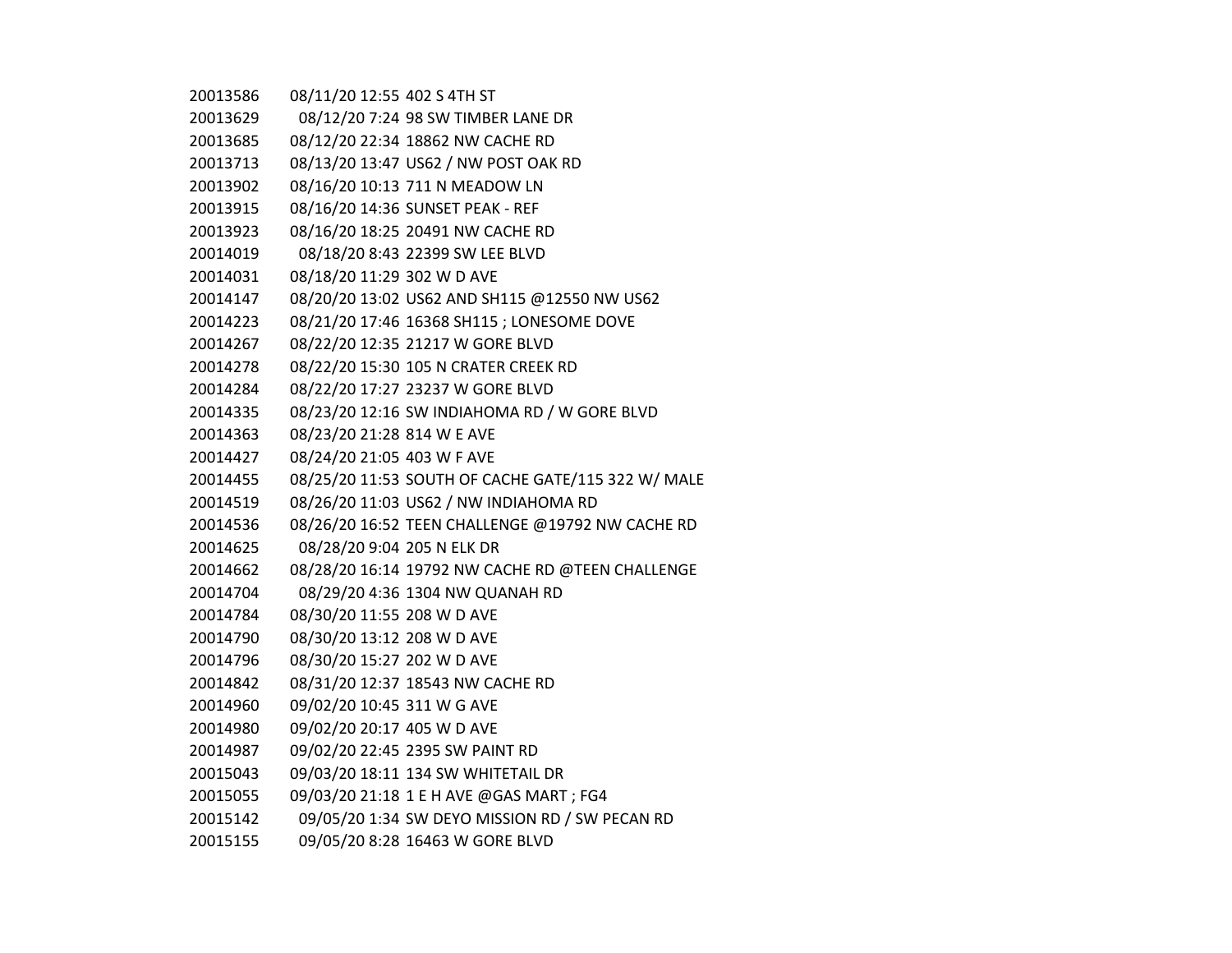| 20015213 | 09/06/20 7:45 706 W B AVE @CHURCH OF CHRIST PAR             |
|----------|-------------------------------------------------------------|
| 20015240 | 09/06/20 13:12 REFUGE HEADQUARTERS @32 REFUGE HQ            |
| 20015241 | 09/06/20 13:43 DID NOT GIVE AREA                            |
| 20015262 | 09/06/20 19:57 20964 NW CACHE RD                            |
| 20015290 | 09/07/20 12:12 INDIAH RD AND SH49                           |
| 20015293 | 09/07/20 13:36 502 S 7TH ST                                 |
| 20015349 | 09/08/20 15:01 NW POST OAK RD / NW CACHE RD                 |
| 20015567 | 09/11/20 22:41 411 N MOUNTAIN MEADOW DR                     |
| 20015573 | 09/12/20 1:50 411 N MOUNTAIN MEADOW DR                      |
| 20015971 | 09/18/20 12:40 106 W E AVE                                  |
| 20016023 | 09/19/20 10:07 SW LEE BLVD / SW AIRPORT RD                  |
| 20016025 | 09/19/20 10:53 139 NW AUSTIN AVE                            |
| 20016144 | 09/21/20 14:27 S 7TH ST / W C AVE                           |
| 20016247 | 09/23/20 4:47 104 E H AVE                                   |
| 20016283 | 09/23/20 16:40 609 LOCUST AVE                               |
| 20016293 | 09/23/20 19:37 14588 NW CACHE RD                            |
| 20016300 | 09/23/20 22:14 438 GRANITE AVE                              |
| 20016317 | 09/24/20 8:38 SW LEE BLVD / SW CRATER CREEK RD              |
| 20016318 | 09/24/20 8:36 1058 NW QUANAH RD                             |
| 20016362 | 09/24/20 18:06 205 CHERRY AVE                               |
| 20016364 | 09/24/20 18:45 NW AIRPORT RD / NW CACHE RD                  |
| 20016469 | 09/26/20 7:14 S 4TH ST / W F AVE                            |
| 20016497 | 09/26/20 16:18 WALNUT AVE / N 4TH ST                        |
| 20016504 | 09/26/20 18:04 US62 / NW POST OAK RD                        |
| 20016591 | 09/28/20 11:24 904 W E AVE                                  |
| 20016703 | 09/30/20 1:52 255 NW AUSTIN AVE                             |
| 20016764 | 09/30/20 20:37 NW CACHE RD / NW 197TH ST                    |
| 20016768 | 09/30/20 20:48 CACHE FIRE DEPARTMEN @602 S 8TH ST           |
| 20016971 | 10/04/20 11:55 14294 W GORE BLVD                            |
| 20017088 | 10/06/20 10:16 W GORE BLVD / SW OAK DR; GO TO 440 SW OAK DR |
| 20017107 | 10/06/20 15:15 CACHE MID-HIGH SCHOO @102 BUFALO CIR         |
| 20017150 | 10/07/20 2:28 211 ANTELOPE DR                               |
| 20017153 | 10/07/20 6:40 545 NW 197TH ST                               |
| 20017173 | 10/07/20 10:38 817 SE HUMMINGBIRD DR                        |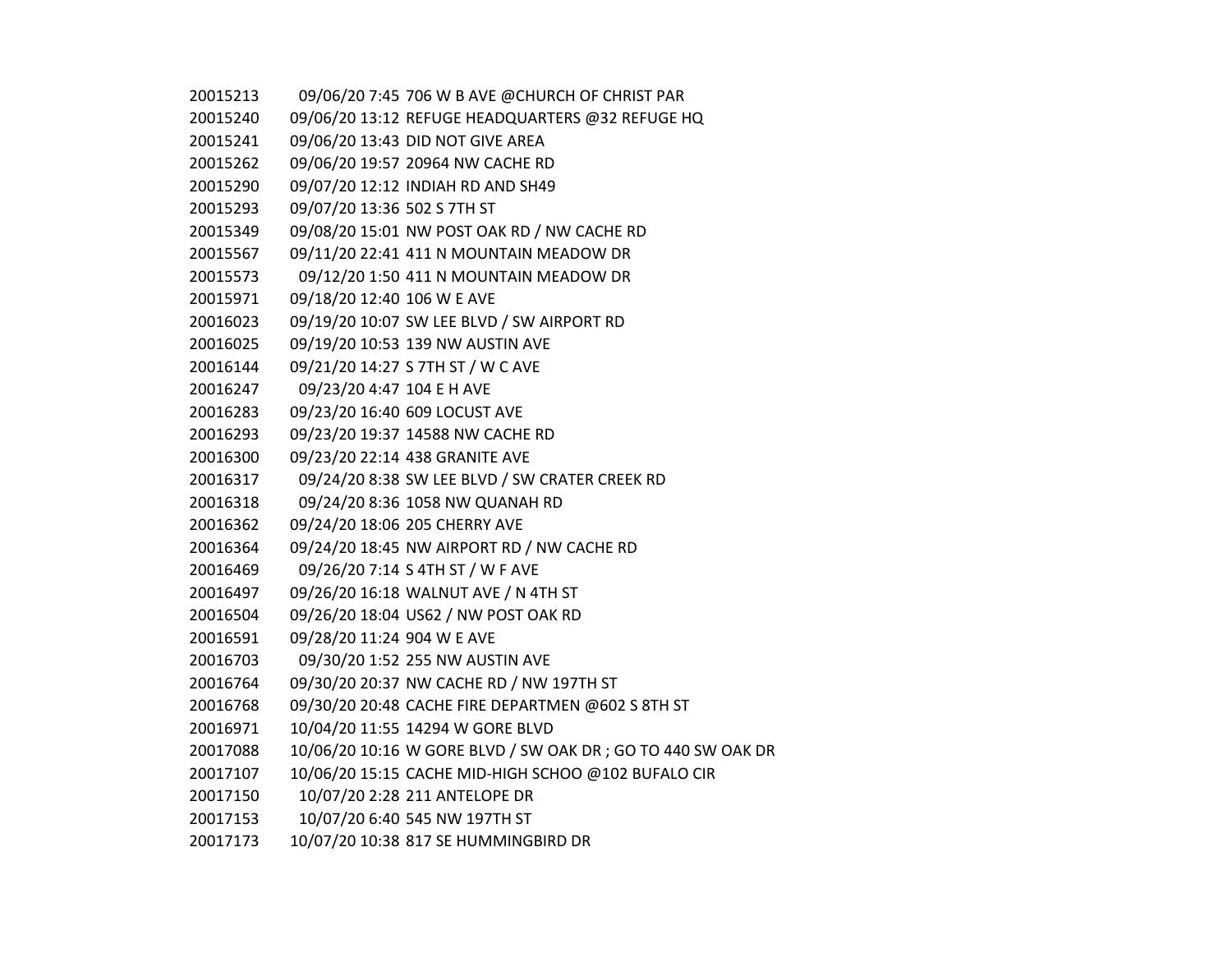10/08/20 7:02 2525 SW POST OAK RD

10/08/20 9:21 15871 W GORE BLVD

10/10/20 15:23 LOST LAKE - REF @85 LOST LAKE RD

10/13/20 13:12 212 W H AVE

10/13/20 21:56 CACHE MID-HIGH SCHOO @102 BUFALO CIR ; ULRICH STADIUM

10/14/20 5:48 404 W B AVE

10/15/20 6:01 3142 SW POST OAK RD

10/15/20 6:37 311 N 5TH ST

10/15/20 11:01 CACHE INTERMEDIATE S @304 W H AVE

10/18/20 10:01 2470 SW RED ELK RD

10/19/20 10:43 18862 NW CACHE RD

10/20/20 9:17 2470 SW RED ELK RD

10/21/20 7:02 139 NW AUSTIN AVE

10/21/20 13:14 209 W B AVE

10/21/20 22:48 545 NW 197TH ST

10/22/20 15:50 382 SW LOGUE RD

10/23/20 7:21 100 E D AVE

10/24/20 10:45 835 W H AVE

10/26/20 10:28 17341 SW WOODLAWN RD

10/26/20 14:23 W GORE BLVD / SW COUNTY HIGHWAY 115

10/26/20 17:58 1470 NW POST OAK RD

10/27/20 4:34 107 E G AVE

10/27/20 16:31 W C AVE / S 6TH ST

10/27/20 17:20 13026 SW LEE BLVD

10/28/20 15:17 SH49 / NW 277TH ST

10/29/20 3:18 116 E D AVE

10/29/20 3:45 261 NW TALISHA TRL

10/29/20 9:05 305 W F AVE

10/31/20 18:24 850 SE HUMMINGBIRD LN

11/01/20 19:42 13026 SW LEE BLVD

11/02/20 19:26 202 W D AVE

11/03/20 10:37 103 E B AVE

11/03/20 12:16 501 S 6TH ST

11/04/20 3:20 303 ROCK CREEK DR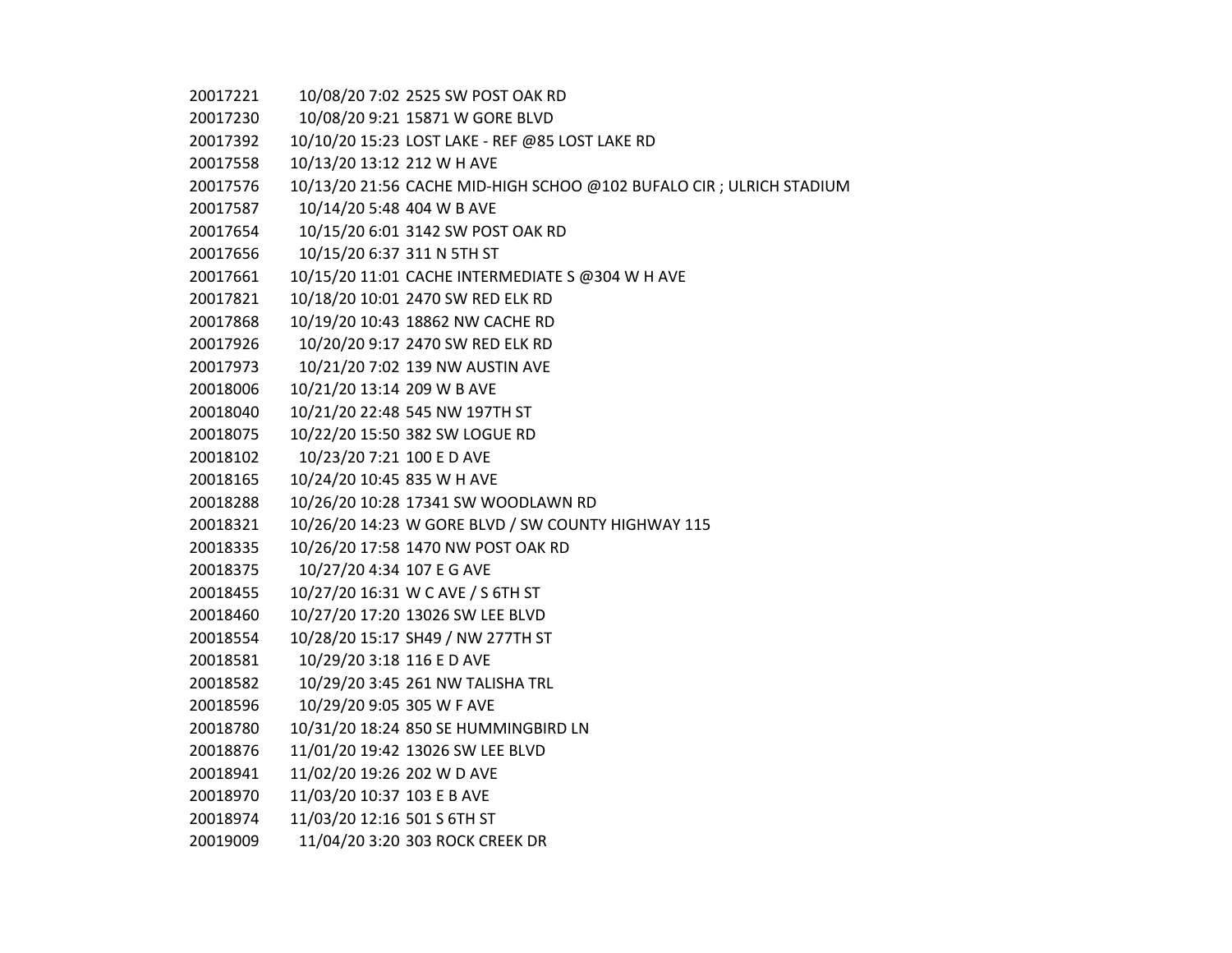| 20019049 |                             | 11/04/20 19:15 411 GRANITE AVE                      |
|----------|-----------------------------|-----------------------------------------------------|
| 20019060 |                             | 11/04/20 21:21 US62 / NW POST OAK RD                |
| 20019194 |                             | 11/06/20 18:20 16 WILDFLOWER CIR                    |
| 20019251 |                             | 11/07/20 13:09 605 W OAK AVE                        |
| 20019264 |                             | 11/07/20 15:04 315 WILDFLOWER CIR                   |
| 20019272 |                             | 11/07/20 17:41 US62 AND SH115 @12550 NW US62        |
| 20019415 | 11/10/20 12:54 310 W H AVE  |                                                     |
| 20019426 |                             | 11/10/20 15:32 216 ANTELOPE DR                      |
| 20019483 |                             | 11/11/20 15:27 216 ANTELOPE DR                      |
| 20019515 |                             | 11/12/20 3:54 206 ROCK CREEK DR                     |
| 20019600 |                             | 11/13/20 9:29 216 ANTELOPE DR                       |
| 20019652 |                             | 11/13/20 22:14 102 E H AVE ; CACHE FOOTBALL STADIUM |
| 20019668 |                             | 11/14/20 7:24 SW AIRPORT RD / SW LEE BLVD           |
| 20019675 |                             | 11/14/20 9:48 1499 NW AIRPORT RD                    |
| 20019688 |                             | 11/14/20 11:45 410 N MOUNTAIN MEADOW DR             |
| 20019690 |                             | 11/14/20 13:08 25126 SW LEE BLVD                    |
| 20019745 |                             | 11/15/20 8:29 1894 SW AIRPORT RD                    |
| 20019789 |                             | 11/15/20 16:49 2399 SW PAINT RD                     |
| 20019830 |                             | 11/16/20 14:26 1894 SW AIRPORT RD                   |
| 20019862 |                             | 11/17/20 3:19 NW CACHE RD / NW AIRPORT RD           |
| 20019934 | 11/17/20 23:14 207 N ELK DR |                                                     |
| 20019954 |                             | 11/18/20 9:24 39 HEATHERSTONE DR                    |
| 20019975 |                             | 11/18/20 16:00 US62 AND SH115 @12550 NW US62        |
| 20020086 | 11/20/20 3:42 210 DEER DR   |                                                     |
| 20020107 |                             | 11/20/20 12:08 1984 SW AIRPORT RD                   |
| 20020113 |                             | 11/20/20 13:22 CACHE SCHOOL ADMIN B @201 W H AVE    |
| 20020150 |                             | 11/21/20 2:10 US62 / NW BIG BOW RD                  |
| 20020230 |                             | 11/22/20 5:13 255 NW AUSTIN AVE                     |
| 20020237 |                             | 11/22/20 8:56 21637 NW CACHE RD                     |
| 20020364 |                             | 11/24/20 12:24 4 STONEBROOK DR                      |
| 20020374 |                             | 11/24/20 15:29 US62 AND SH115 @12550 NW US62        |
| 20020380 |                             | 11/24/20 17:51 231 SW OAK DR                        |
| 20020417 |                             | 11/25/20 14:01 SW BISHOP RD / SW 112TH ST           |
| 20020483 |                             | 11/26/20 15:44 104 E H AVE ; FOOTBALL FIELD HOUSE   |